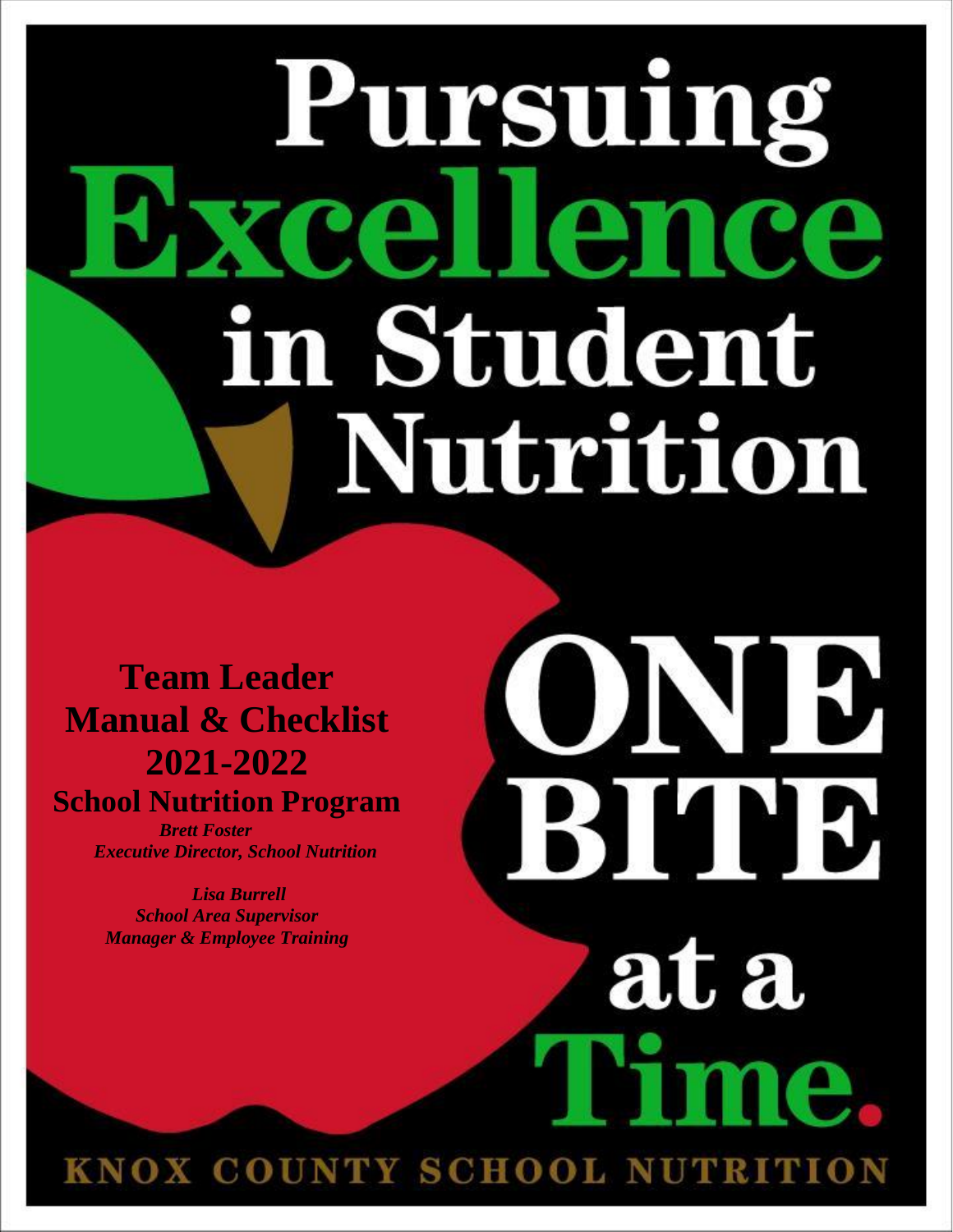## **Welcome to Knox County Schools Department of Food Services**

As Team Members of Knox County School Food Service our mission is "Pursuing Excellence in Student Nutrition-One Bite at a Time".

The goal of the Knox County School Food Service Department is to:

- Provide and serve nutritious affordable meals in a pleasant environment.
- Promote health and improve eating habits through nutrition education.
- Seek community involvement to achieve the goals of the department.

The tastes and preferences of consumers nationwide and globally are changing in a very rapid manner. The way people dine has changed rapidly as well. In response to these changes, the KCSN offers an assortment of items that are consistent with the dining habits that our customers experience at home or in many of the local dining establishments.

The importance of serving a quality product cannot be stressed enough. The customers that we have in our cafeterias will accept nothing less than top quality products and fresh healthy foods. We lean toward whole grains, fresh fruits, fresh steamed vegetables and an assortment of fresh salads & veggie nibbles daily. A customer of ours should never be expected to eat a meal that falls short of the high standards that we have established.

Our customers are the students, faculties, and administrators of all our schools. It is an honor that we have been given the opportunity to serve them a delicious meal every time they choose to dine in one of our cafeterias. They deserve to be greeted with a smile, treated in a friendly manner, and made to feel welcome.

The School Nutrition Department of Knox County operates on the consumer dollars that are spent every day in our cafeterias. Because we receive no local tax revenue to fund our operations, our focus must be on meeting the needs of our customers. Our success depends on all team members working hard to reach out to new customers, retain our loyal customer base, and overcome the competition we face from brown bag lunches.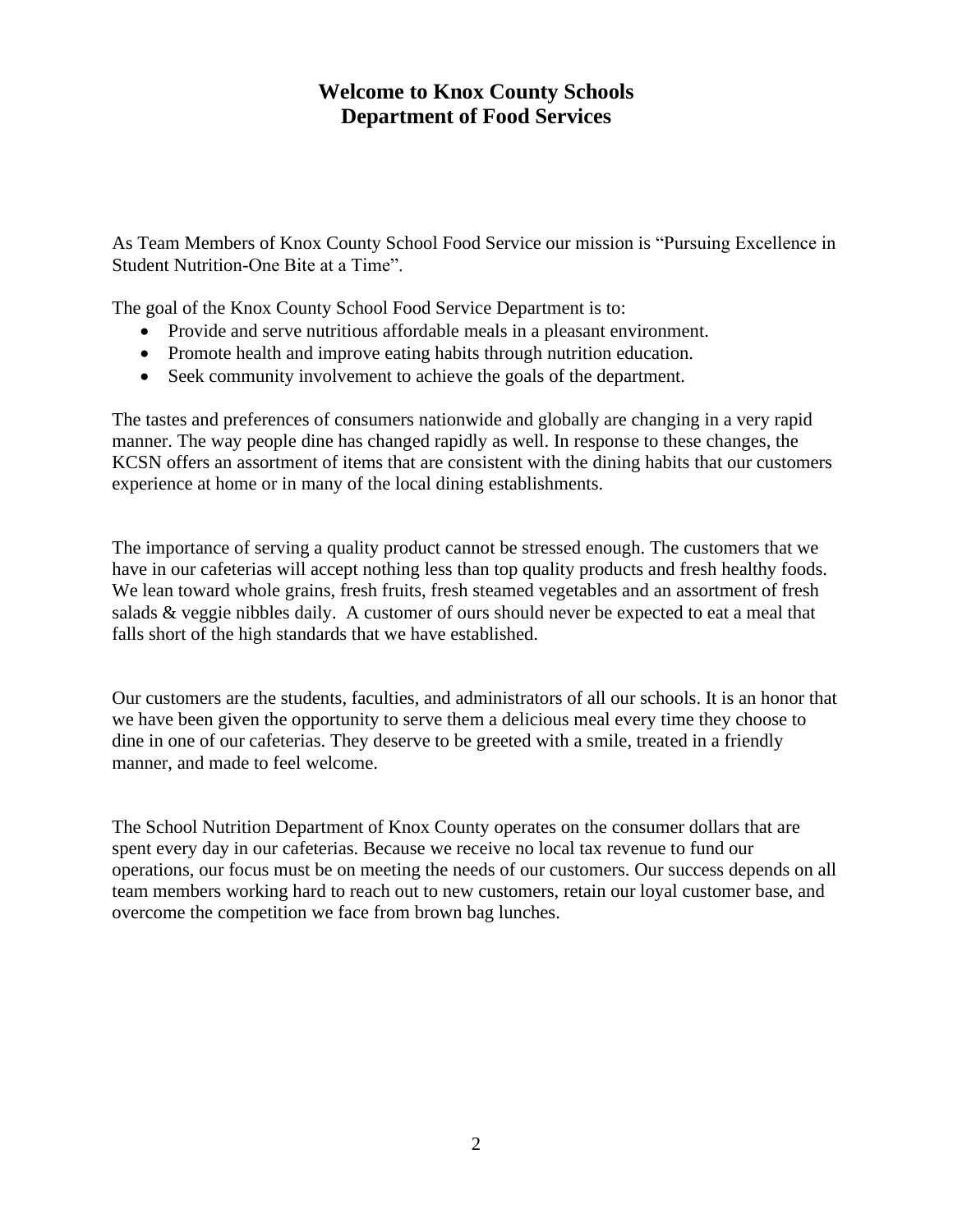#### **Teamwork and a Professional Attitude**

Teamwork is the combination of helping each other automatically, without second thought, and working together as a whole. Through teamwork, we can take care of each customer to the best of our ability. Every customer is entitled to expect and receive the highest quality food and friendly service. We cannot accomplish this on an individual basis, but as a team we can.

The concept of "Team" is not limited to a certain job function or area of responsibility. An overall effort of all team members is the key to making this successful. Remember, we are all striving for the same goal, which is customer satisfaction. We establish the atmosphere of our facility, and a customer can sense and appreciate a friendly environment. Overall, be pleasant, courteous, and helpful to all our customers.

Professionalism is an attitude. You must have a sense of pride in yourself and your job. The decision to make you part of the School Nutrition team of Knox County Schools was based on our confidence in your abilities and willingness to learn, understand, and follow through on the contents of this manual. We expect you to have an active interest in your job and the success of our program, by giving us your very best and striving constantly to improve yourself in your career.

A professional takes pride in being part of an organization. Be proud to be part of the School Nutrition Department of Knox County Schools. Speak highly of your career choice and of the School Nutrition Department in your conversations with others. Those that you meet will feed off your enthusiasm whether they are a customer or a fellow team member.

The most important philosophy for a professional to follow is to treat your customers and team members with the same courtesy and respect that you would like in return. Also be mindful that managers set the tone and expectation of the kitchen.

#### **OVERVIEW**

There are many things that will be covered in your Team Leader's Training Manual and Checklist. It is with great certainty that you will encounter many challenges and job requirements that are not covered explicitly in this document. This does not mean that these areas are any less important toward the goals of the School Nutrition Department or for your individual success within KCS.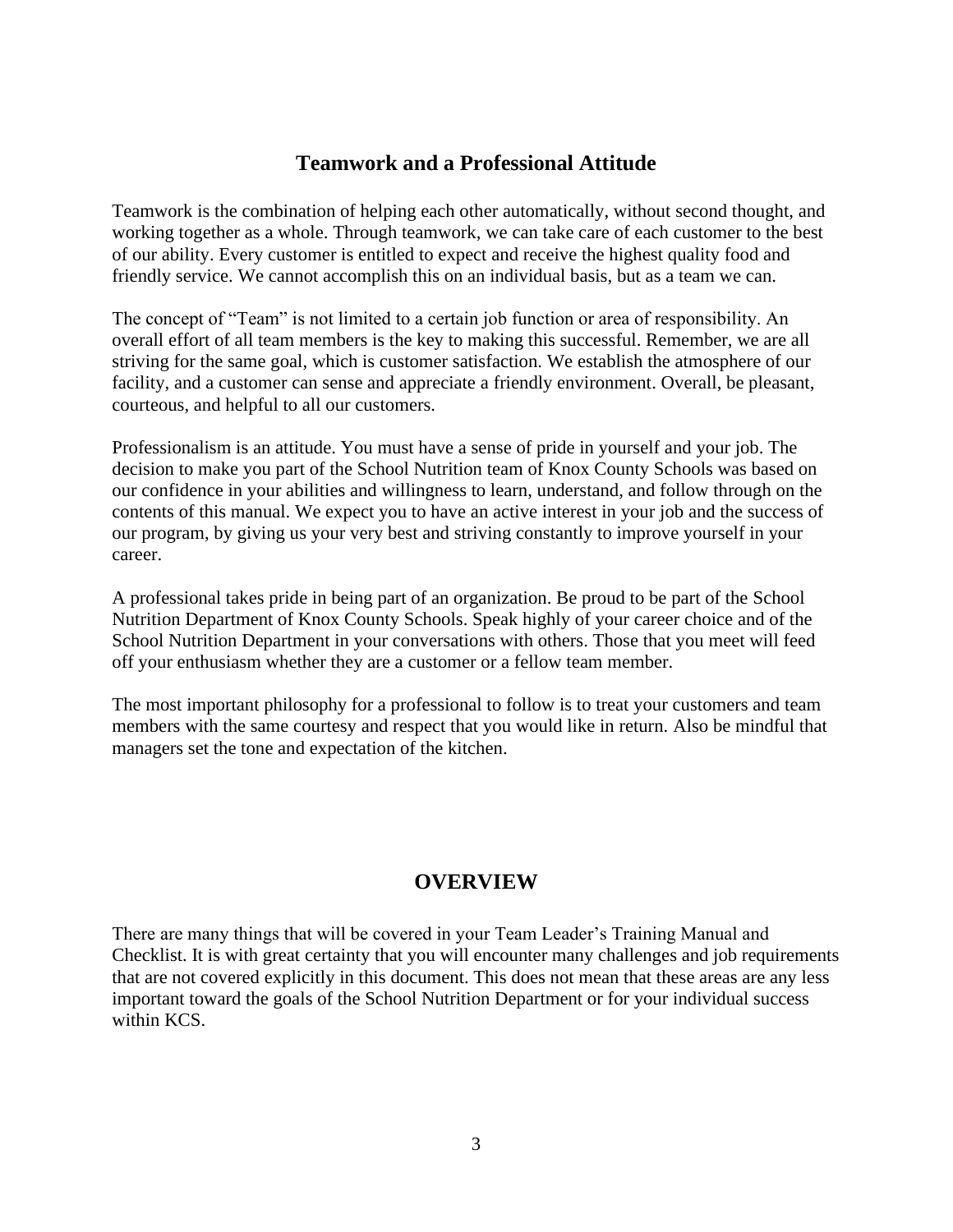## **Pay Roll- Clocking in and Clocking Out**

It is very important that each team member is clocking him or herself in and out at the beginning and end of each day they work. It is also important that each team member checks his/her hours before he/she approves time daily. Managers and Site Managers must approve each team member's time daily. All adjustments must be e-mailed to the Payroll and Benefits Specialist (Jessica Delaware) ASAP. Jessica will not be calling schools the day of payroll with questions about team members' time.

## **Attendance**

KCS has pre-established policies regarding attendance. You are responsible for reporting to the designated person (School Area Supervisor) of your cost center when you or your assistant team leader is absent. Information to provide is if you are taking a whole day off or a ½ day off. You must also enter your absence into the MUNIS Employee Self Service (ESS) system.

The immediate supervisor may require a physician's certificate for any absence within the sick leave regulations. Frequent use and/or suspected misuse of sick days by any team member are sufficient grounds for requiring a physician's certificate stating the reason for absence.

Since members of our department are handling food products, a team member absent due to illness may be required to provide a doctor's release to return to work. For all other policies, please review the KCS Board Policies booklet that is available at all schools or visit our website at **www.knoxschools.org**

#### **Sick Days**

Sick days are sick days. They are not to be used for any other reason.

#### **School Delays**

In the event of inclement weather delays, all team members report to work at their regularly. scheduled time.

We feed students at their regular lunch time, so we have the same amount of work to do as scheduled time.

## **Punctuality**

It is very **important** for each team member of the School Nutrition Department to arrive at his/her facility in a punctual manner. It is even **more important** for the team leader of a facility to be timely. Team leaders must open & close their kitchen.

#### **A Team Leader sets the standard for others to follow, and that standard should be set at the start of each workday.**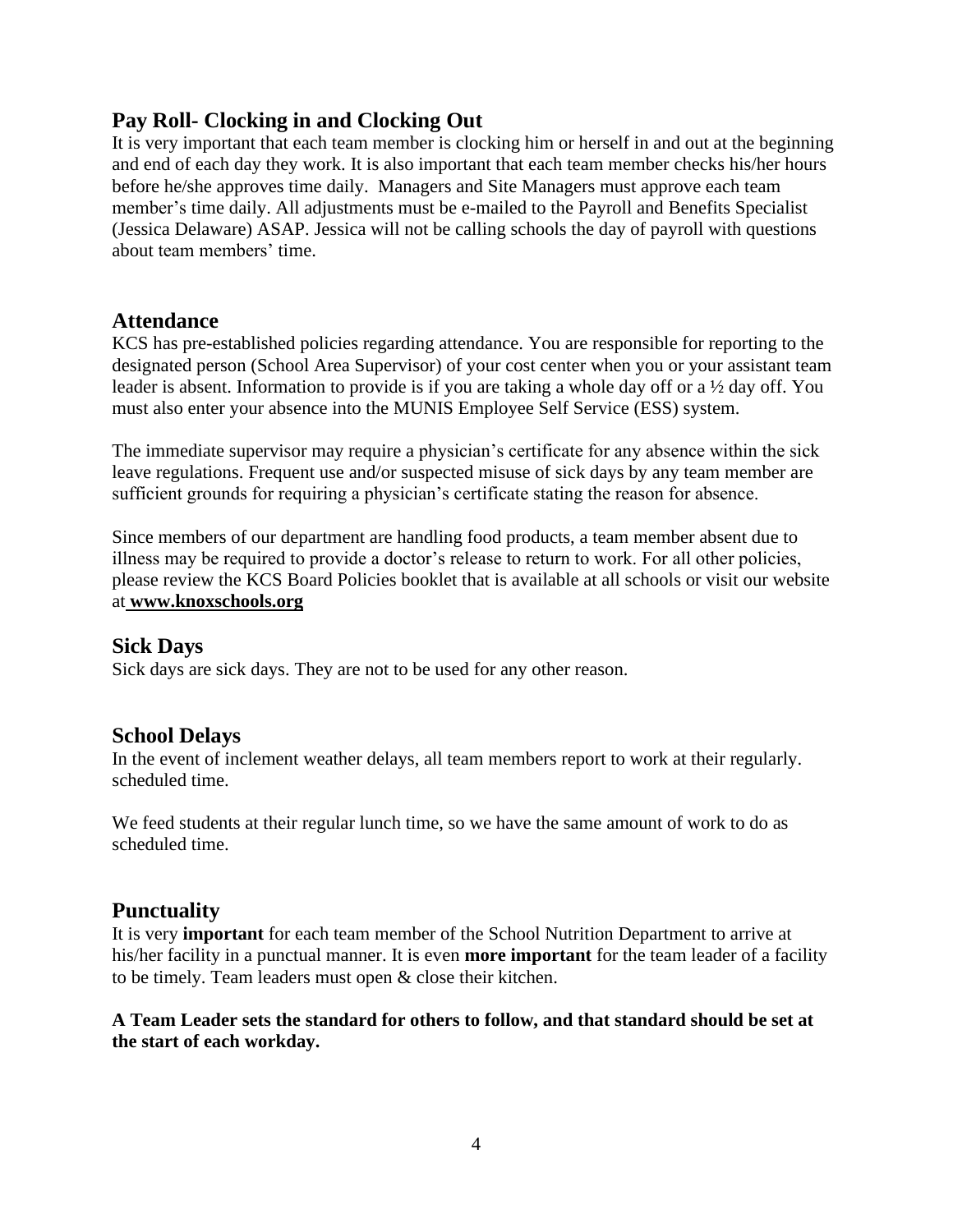## **Work Schedule**

Every Team Leader is required to work 40 hours per week. A team leader must use discretion as to the work schedule that is fulfilled on a weekly basis. Factors to consider include the amount and time of serving periods, delivery schedules, and any additional programs that may affect the daily business functions of the individual cost center.

#### **Overtime**

Team Leaders are "Fair Labor Standards" exempt employees, and therefore do not qualify for overtime compensation for any work that exceeds 40 hours per week. Any other arrangements must be made through the approval of the Director of School Nutrition.

#### **Reasons for Termination**

Knox County Schools has established policies and procedures for justifiable termination and the process of recommendation for termination. Please see the KCS Board Policies booklet for any clarification that might be needed.

A probationary period is defined as the first (90) ninety days of employment after being placed on regular status for a new team member or for a team member that has been rehired following a break in service. Once a team member/leader reaches 90 days of employment, a performance evaluation will be conducted to either recommend or not recommend the team member for continued employment with Knox County Schools.

#### **Personnel/Team Member Issues**

You are the team leader in your establishment. Your team members look to you for guidance and to resolve problems as they arise. It is better to address an issue when it is brought to your attention, instead of waiting until it becomes a bigger problem. If an issue arises that you are not comfortable with or you are not sure how to handle, call your School Area Supervisor before taking any disciplinary action.

Make sure your team members know that foul language or sexual innuendo is not acceptable in the workplace.

**Documentation is very important!** When you call with an issue regarding one of your team members, you will be asked if you have any documentation. It is difficult to take any action without documentation.

## **Chain of Command**

Remember to follow the Chain of Command when you need help, have questions or have issues that need addressed. Your School Area Supervisor is your first point of contact. He/she will answer your questions and/or get the problem resolved. If your School Area Supervisor cannot resolve the issue, he/she will contact the Senior Field Coordinator. If the School Area Supervisor and Senior Field Coordinator cannot resolve the issue, the Director of School Nutrition will be contacted.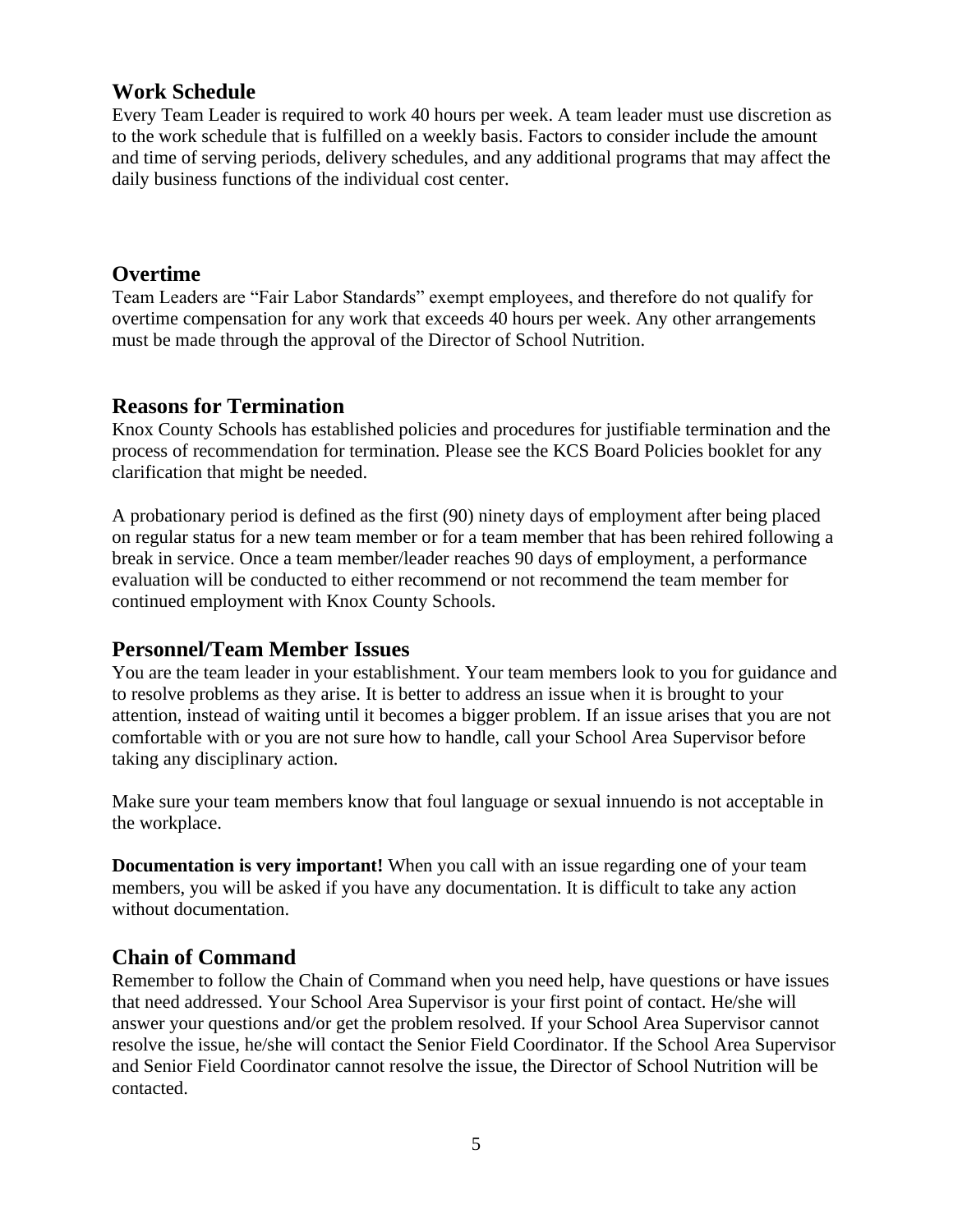## **Clarification on Breaks**

All team members are required to take a thirty (30) minute lunch period without pay. It is not a requirement by law that any other breaks be given to team members. As previously instructed, no one is to smoke on campus and no additional break time is allowed for smokers than for non-. smoking team members. If all team members take their lunch break at the same time and leave the premises, a manger or assistant manager needs to stay on the school premises in case of an emergency.

## **Clarification on Meals**

Breakfast: Only the team members who come in and work breakfast can eat breakfast free. This should only be for 5-10 minutes.

Lunch is a benefit. Lunch must be chosen from the options made available to the students. A regular student lunch consists of one entrée. We do not prepare food for team member lunches that is not on the menu that day. A la carte items are not part of an employee lunch. A la carte items may be purchased, but it must be consumed on-site. No food is to be carried out of the kitchen/cafeteria. Every team member should have a pin number that is to be used when he/she eat a meal or purchases a la carte items. If you have a new team member join your team, please contact [cafesupport@knoxschools.org](mailto:cafesupport@knoxschools.org) (Cafeteria Technology Support) with the name and employee number so he/she can be added to your POS.

We do not feed drivers/delivery persons.

We do **not** accept any free items from truck drivers/vendors. If they offer you anything tell them politely that we are not to accept anything free from vendors.

Maintenance may have one reimbursable meal if they are working on our equipment.

#### **Smoking**

Smoking is not allowed in any form at any time inside any school building or anywhere on school property. There are NO exceptions. This is covered in board policy G-211. For the purpose of this policy, "Smoking" will mean all use of tobacco (including all "smokeless" and chewing tobacco products), cigars, cigarettes, pipes, imitations tobacco products, and electronic cigarettes. Team leaders and members are prohibited from possessing tobacco products on school property that are visible to others. If a team leader feels that he/she must smoke, it can be done only during their duty-free lunch time off campus.

## **Cell Phones**

Personal cell phones and smart watches **are not permitted in the workplace**. There will always be some type of emergency that will occur; therefore, team members are to use the work phone. Team members need to tell their contacts they can be reached on the school phone and give them the number where they can be contacted. Personal cell phones and smart watches are only to be used during breaks. If there is a recurring issue with you using your cell phone or smart watch, you may be asked to leave it in your car. Manager may use cell phone for business or emergency. It is NOT to be used for personal use.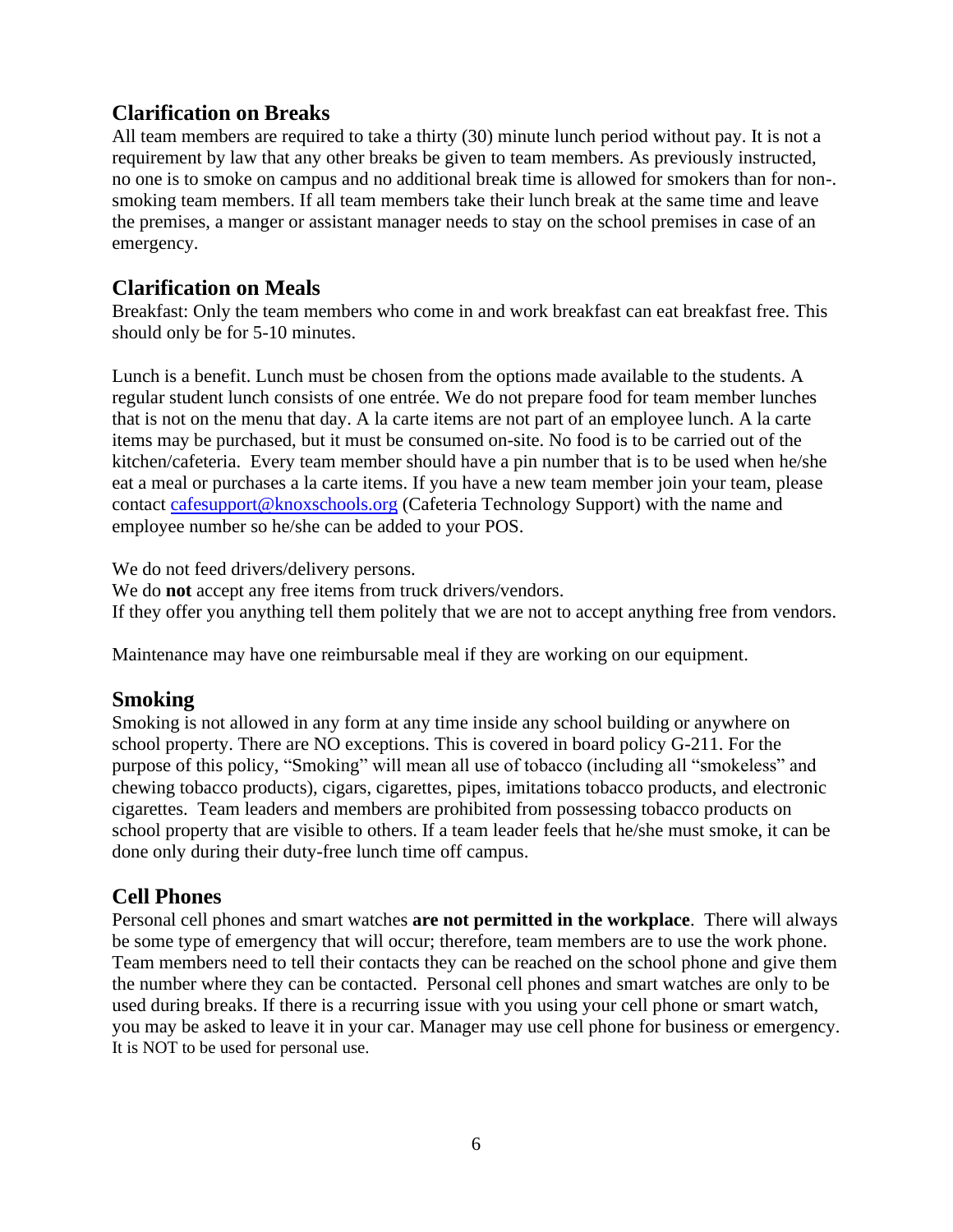## **MP3 Players, iPod and Ear Buds**

MP3 players, iPod and Ear Buds raise safety and sanitary concerns; therefore, they are not permitted in the workplace.

#### **Language in the workplace**

Foul language or sexual innuendos are not acceptable and will not be tolerated in the workplace.

## **Gift/ Rebate Cards**

Under no circumstances is anyone who works for Knox County School Nutrition Department allowed to accept any Gift/Rebate Cards from delivery drivers or vendors. This includes all Central Office Staff, School Area Supervisors, and all site-based staff, (mangers, assistant manager, site manager, manager trainees, site manager trainees, and worker).

## **Knox County School Nutrition team leaders and members are professionals, and we must project that image to our customers.**

#### **Appearance**

We are representatives of Knox County Schools in the eyes of our customers and community. Our workplace should maintain a professional appearance and atmosphere.

It is very important that the Team Leaders of our facility be properly attired and practice good personal hygiene.

## **Uniforms**

Knox County School Nutrition gives team leaders and members a \$125.00 uniform allowance each year. This \$125.00 allowance is to be spent at the place of business that was awarded the annual bid. This money is to be spent on a combination of uniforms (tops and pants), and/ or nonskid shoes. One cannot stress the importance of a clean and neatly pressed uniform. Team leaders must take the necessary care to present themselves in a professional manner. It is understandable for a team leader's uniform to become soiled through the course of a workday, but it is unacceptable for any team leader to arrive to work in a dirty uniform. An employee that resigns before the end of the 90-day probation period must return all items purchased before the last check can be issued. Uniform allowance may be adjusted according to date of hire.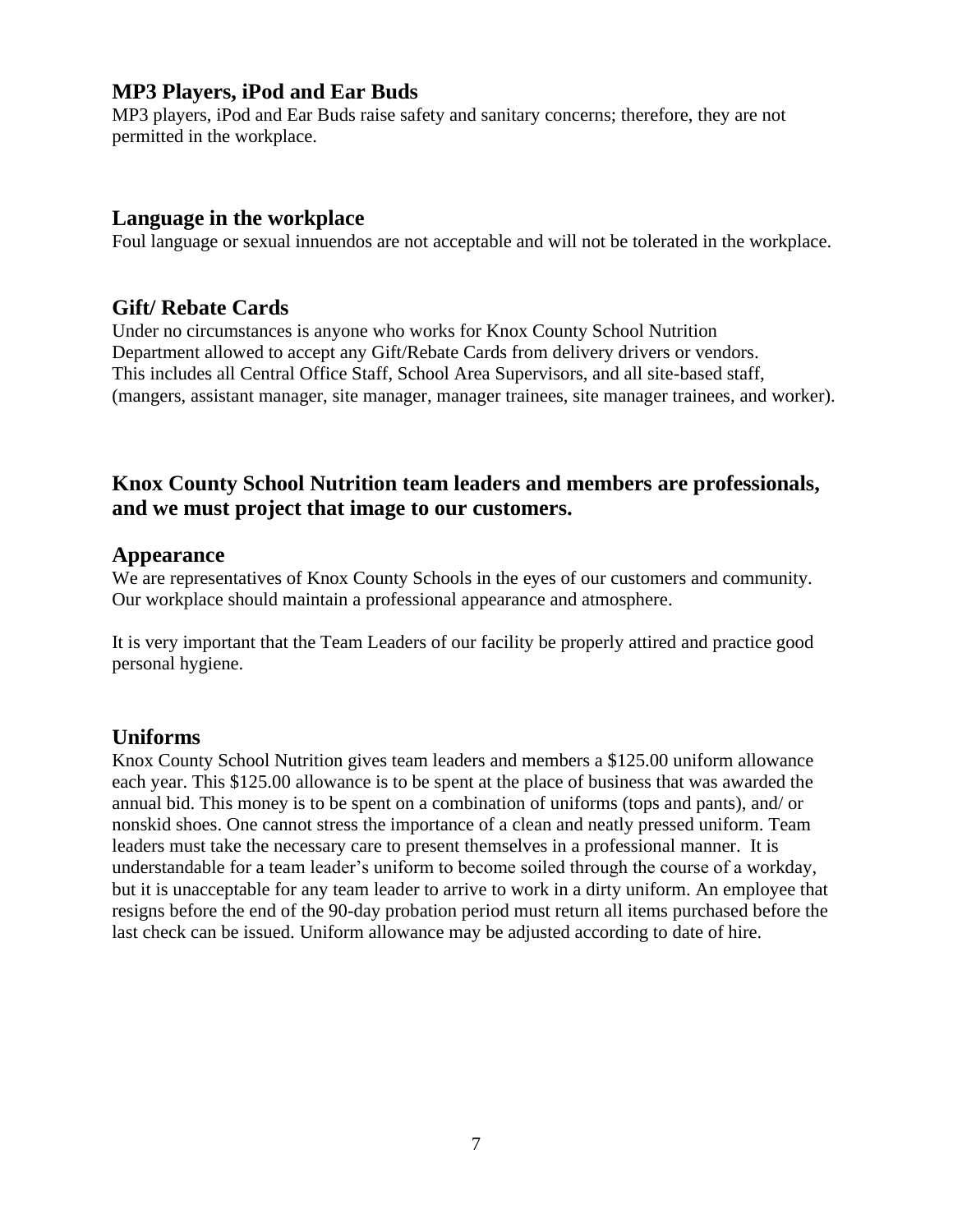# **Dress Code Policy 2021-2022**

**Our 2020-2021 Dress Code Policy outlines expectations of proper dress at work on a dayto-day basis. Team leaders and members should note that their appearance matters and reflects our operation when encountering customers, parents, visitors, school staff and the general public. Disciplinary actions could occur if a team leader or member disregards the dress code policy.**

#### **Appearance**

All employees are to wear neat and clean uniforms daily. No holes, rips or tears in shirts or pants. Sagging pants are not allowed, and you must wear a belt when necessary. No sleeveless shirts, tank tops, sweatpants, capris or shorts are allowed. Jeans are only allowed to be worn on Fridays.

## **Personal Hygiene**

Team members should shower before coming to work and use deodorant/antiperspirant. No strong perfumes, colognes or scented lotions are allowed.

## **Hair**

Hair should be sprayed with hair spray so that hair does not move. Tennessee Environmental Health Regulations state that if the hair moves, you must wear a hair restraint. Aside from hair spray, a clean ball cap, a hair covering, or hair net are acceptable measures to restrain hair.

## **Facial Hair**

You must maintain a clean-shaven appearance. Team members with beards must wear a protective hair restraint to prevent the contamination of food or food contact surfaces.

## **Fingernails**

Nails must be clean, neatly clipped, and free from dirt or debris. Gloves must be used by all team members when preparing ready-to-eat foods; however, team members who use nail polish or have acrylic nails are to wear gloves when preparing any food. Nails must only be 1/8 inch from fingertips.

## **Jewelry**

Jewelry is limited to 1 smooth wedding band, 1 close fitting watch without a safety chain, small, pierced earrings (stud or small 1-inch hoops) and a necklace not longer than 18 inches in length.

## **Facial Piercings**

Facial piercings raise food safety concerns; therefore, they are not acceptable in the workplace. Consideration is given for religious beliefs.

## **Tongue Piercings**

Tongue piercings raise food safety concerns; therefore, they are not acceptable in the workplace.

## **Shoes**

Shoes must have backs on them and be tread safe/skid proof for liability purposes. Any other shoe is not acceptable in the workplace.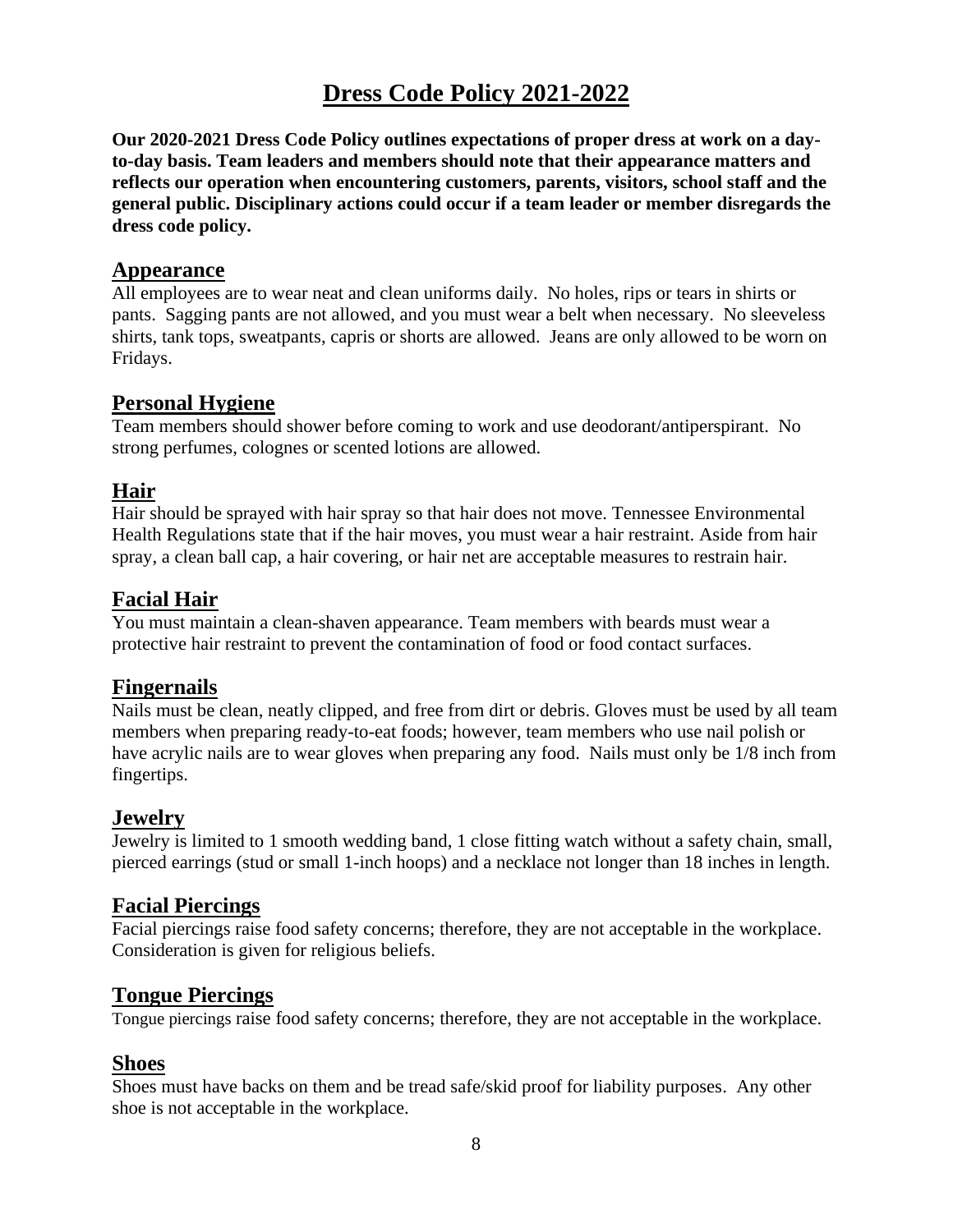# **Face Covering (when applicable)**

When applicable, all employees must wear a clean face covering daily. It must cover your nose, mouth, and fit securely under your chin. Upon guidance from Health Department, requirement of a covering is subject to change.

# **Kitchen Procedures Overview**

Because the success of our operation depends so much on the quality of food that we serve, the kitchen should be the primary focus of a team leader's daily efforts. A team leader's schedule should be designed around the time that must be spent in the kitchen overseeing production, assuring quality, preparing for service, and monitoring cleanliness. Our premier facilities are led by team leaders that spend more time in their kitchens than behind their desks.

## **Offer vs Serve and Reimbursable Meal Patterns**

Offer versus serve is a provision designed for schools participating in the National School Lunch Program and School Breakfast Program to reduce waste and food cost without jeopardizing the integrity of meals served.

#### **OVS at Breakfast**

At breakfast, schools must offer students all required food components in at least the minimum required amounts. The components at breakfast are grains (with optional meats/meat alternates allowed); juice/fruit/vegetable; milk. Under OVS, a student must be offered at least four food items and must select at least three food items. Students are required to take a minimum of ½ cup of fruit or vegetable for OVS.

#### **OVS at Lunch**

At lunch, schools must offer students all five required food components in at least the minimum required amounts. The components at lunch are meats/meat alternates; grains; fruit; vegetables; and fluid milk. Under OVS, a student must take at least three components in the required serving sizes. Students are required to take a minimum of ½ cup of fruit or vegetable for OVS.

\_\_\_\_\_\_\_\_\_\_\_\_\_\_\_\_\_\_\_\_\_\_\_\_\_\_\_\_\_\_\_\_ \_\_\_\_\_\_\_\_\_\_\_\_\_\_\_\_\_\_\_\_\_\_\_\_\_\_\_\_\_\_\_

\_\_\_\_\_\_\_\_\_\_\_\_\_\_\_\_\_\_\_\_\_\_\_\_\_\_\_\_\_\_\_\_\_\_\_\_\_\_\_\_\_\_\_\_\_\_\_\_\_\_\_\_\_\_\_\_\_\_\_\_\_\_\_\_\_\_\_\_\_\_\_

\_\_\_\_\_\_\_\_\_\_\_\_\_\_\_\_\_\_\_\_\_\_\_\_\_\_\_\_\_\_\_\_\_\_\_\_\_\_\_\_\_\_\_\_\_\_\_\_\_\_\_\_\_\_\_\_\_\_\_\_\_\_\_\_\_\_\_\_\_\_\_\_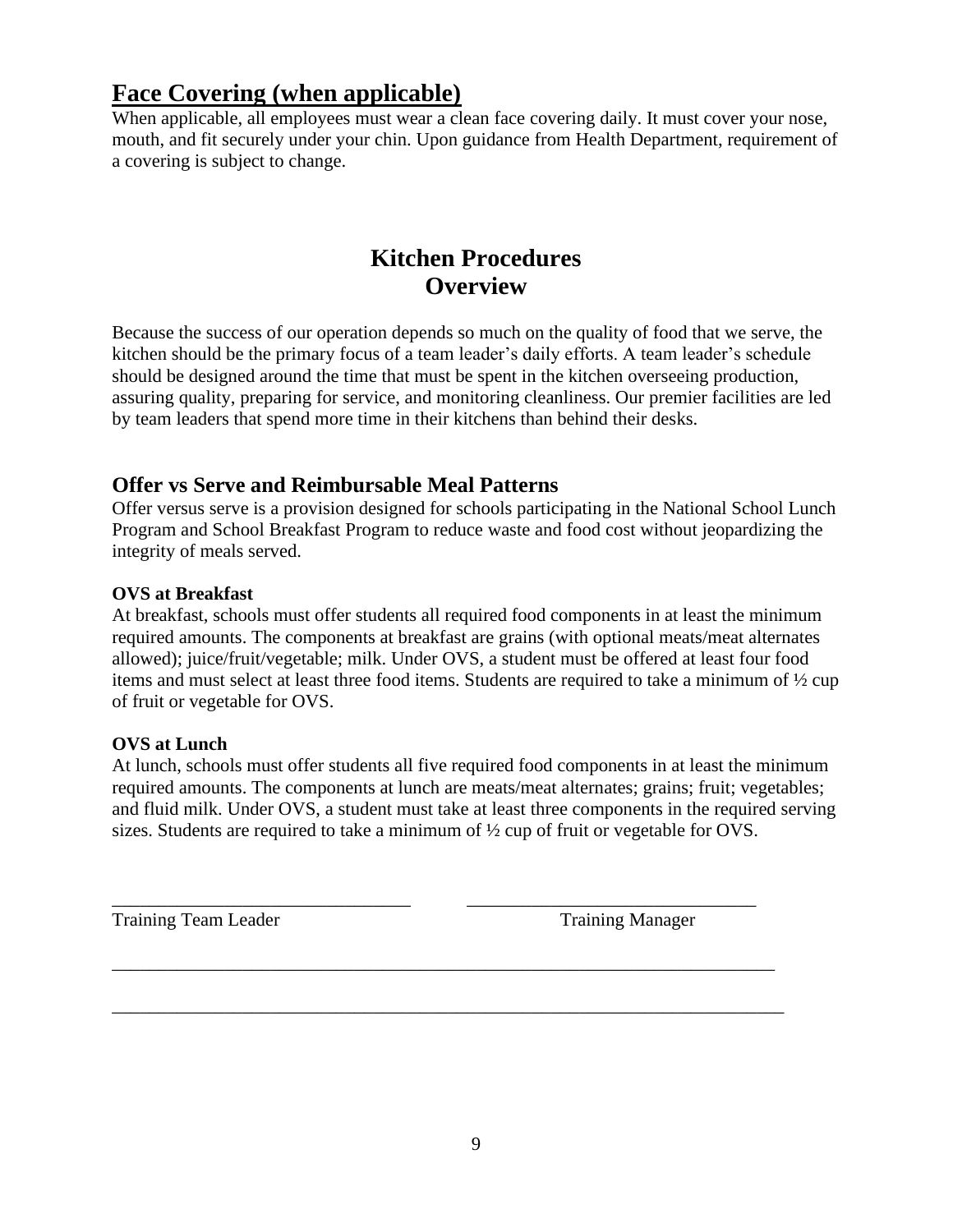## **Food Buying Guide and Productions Record**

You will be introduced to the Food Buying Guide and Production Sheets. All team leaders should know how to use the Food Buying Guide and you can access the guide by visiting the website: [https://www.fns.usda.gov/tn/food-buying-guide-school-meat-programs.](https://www.fns.usda.gov/tn/food-buying-guide-school-meat-programs) The Food Buying Guide is used to determine how many servings you should get per pound, per can, or per case of a given food item. The Food Buying Guide provides the information you put on your production records. This is how you figure the amount of food that needs to be ordered per number of servings you are planning to feed.

Production sheets should be completed far enough in advance that all orders can be placed for the following week. Do not leave the production sheet blank until the end of the day and then fill in both sides. This is not acceptable. The production records are your estimated total of each food choice you are going to serve each day. Although the production record is an estimate, please take into consideration the other menu choices being served so your count will be more accurate. When a team leader is out of work, the person filling in should be able to get their production records and place all upcoming orders.

\_\_\_\_\_\_\_\_\_\_\_\_\_\_\_\_\_\_\_\_\_\_\_\_\_\_\_\_\_\_\_\_ \_\_\_\_\_\_\_\_\_\_\_\_\_\_\_\_\_\_\_\_\_\_\_\_\_\_\_\_\_\_\_

\_\_\_\_\_\_\_\_\_\_\_\_\_\_\_\_\_\_\_\_\_\_\_\_\_\_\_\_\_\_\_\_\_\_\_\_\_\_\_\_\_\_\_\_\_\_\_\_\_\_\_\_\_\_\_\_\_\_\_\_\_\_\_\_\_\_\_\_\_\_\_

\_\_\_\_\_\_\_\_\_\_\_\_\_\_\_\_\_\_\_\_\_\_\_\_\_\_\_\_\_\_\_\_\_\_\_\_\_\_\_\_\_\_\_\_\_\_\_\_\_\_\_\_\_\_\_\_\_\_\_\_\_\_\_\_\_\_\_\_\_\_\_\_

Training Team Leader Training Manager

#### **Choices**

Knox County School Nutrition realizes that students be provided a selection of foods and types of milk from which they may make choices. This is done to provide variety, but also to aid in increasing in meal participation.

**\_\_\_\_\_\_\_\_\_\_\_\_\_\_\_\_\_\_\_\_\_\_\_\_\_\_\_\_\_\_\_\_\_\_\_\_\_\_\_\_\_\_\_\_\_\_\_\_\_\_\_\_\_\_\_\_\_\_\_\_\_\_\_\_\_\_\_\_\_\_\_\_**

**\_\_\_\_\_\_\_\_\_\_\_\_\_\_\_\_\_\_\_\_\_\_\_\_\_\_\_\_\_\_\_\_\_\_\_\_\_\_\_\_\_\_\_\_\_\_\_\_\_\_\_\_\_\_\_\_\_\_\_\_\_\_\_\_\_\_\_\_\_\_\_\_**

\_\_\_\_\_\_\_\_\_\_\_\_\_\_\_\_\_\_\_\_\_\_\_\_\_\_\_\_\_\_\_\_ \_\_\_\_\_\_\_\_\_\_\_\_\_\_\_\_\_\_\_\_\_\_\_\_\_\_\_\_\_\_\_ Training Team Leader Training Manager

#### **Menus**

It is of utmost importance that the menu be followed. Each day and throughout the entire service period, ALL menu items must be on the serving line for students to choose. If you are not receiving what you ordered, or vendor is sending you replacements that have not been approved, your School Area Supervisor needs to know ASAP. This is very important since because the nutritional analysis has been figured per week. If you are replacing menu items at your own discretion, you will be held accountable for not following the menu.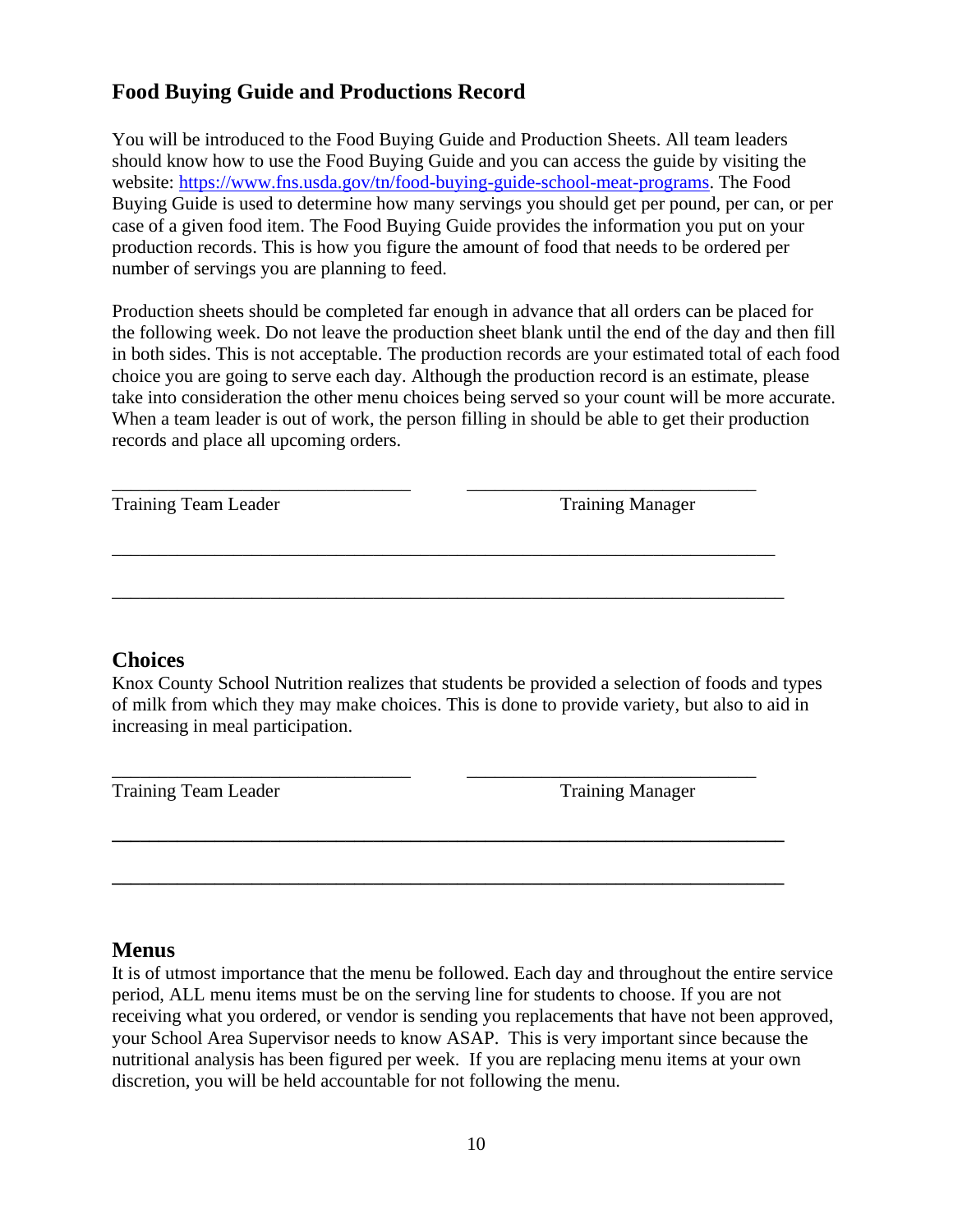Example: You will see on some cycle menus that we offer chicken patty one day and chicken nuggets the next. You cannot substitute one for the other without prior authorization from your School Area Supervisor.

\_\_\_\_\_\_\_\_\_\_\_\_\_\_\_\_\_\_\_\_\_\_\_\_\_\_\_\_\_\_\_\_ \_\_\_\_\_\_\_\_\_\_\_\_\_\_\_\_\_\_\_\_\_\_\_\_\_\_\_\_\_\_\_

\_\_\_\_\_\_\_\_\_\_\_\_\_\_\_\_\_\_\_\_\_\_\_\_\_\_\_\_\_\_\_\_\_\_\_\_\_\_\_\_\_\_\_\_\_\_\_\_\_\_\_\_\_\_\_\_\_\_\_\_

Training Team Leader Training Manager

# **Food Preparation**

## **Fresh Fruits--All Schools**

There is nothing more appealing to the eye than the colors of a rainbow lined up on a tray with fresh fruits. The expectation of Knox County School Nutrition is for fruit to be presented on the Serving line this way. Use a variety and as much fresh fruit as possible daily. We are leaning toward fresh fruits, but you may want to add some canned fruit if the fruit is out of season. Always check the commodity list for canned and frozen fruits. All fruits are served in ½ cup servings. Make sure your team members are giving full servings and using the proper serving utensil.

\_\_\_\_\_\_\_\_\_\_\_\_\_\_\_\_\_\_\_\_\_\_\_\_\_\_\_\_\_\_\_\_ \_\_\_\_\_\_\_\_\_\_\_\_\_\_\_\_\_\_\_\_\_\_\_\_\_\_\_\_\_\_\_ Training Team Leader Training Manager

## **Salads & Fresh Vegetables--All School**

Fresh vegetables like celery and carrot sticks (veggie nibbles) and side salads in some form or fashion will be on the menu daily. We encourage the students to eat more vegetables, so it is good to have a variety of fresh veggies and salads daily. All the vegetables are served in ½ cup servings. Please make sure to review the salads recipes. Feel free to ask any questions and/or offer any suggestions that come to mind.

\_\_\_\_\_\_\_\_\_\_\_\_\_\_\_\_\_\_\_\_\_\_\_\_\_\_\_\_\_\_\_\_\_\_\_\_\_\_\_\_\_\_\_\_\_\_\_\_\_\_\_\_\_\_\_\_\_\_\_\_

\_\_\_\_\_\_\_\_\_\_\_\_\_\_\_\_\_\_\_\_\_\_\_\_\_\_\_\_\_\_\_\_\_\_\_\_\_\_\_\_\_\_\_\_\_\_\_\_\_\_\_\_\_\_\_\_\_\_\_\_

\_\_\_\_\_\_\_\_\_\_\_\_\_\_\_\_\_\_\_\_\_\_\_\_\_\_\_\_\_\_\_\_ \_\_\_\_\_\_\_\_\_\_\_\_\_\_\_\_\_\_\_\_\_\_\_\_\_\_\_\_\_

\_\_\_\_\_\_\_\_\_\_\_\_\_\_\_\_\_\_\_\_\_\_\_\_\_\_\_\_\_\_\_\_\_\_\_\_\_\_\_\_\_\_\_\_\_\_\_\_\_\_\_\_\_\_\_\_\_\_\_\_\_\_\_\_\_\_\_\_\_\_\_\_

\_\_\_\_\_\_\_\_\_\_\_\_\_\_\_\_\_\_\_\_\_\_\_\_\_\_\_\_\_\_\_\_\_\_\_\_\_\_\_\_\_\_\_\_\_\_\_\_\_\_\_\_\_\_\_\_\_\_\_\_\_\_\_\_\_\_\_\_\_\_\_\_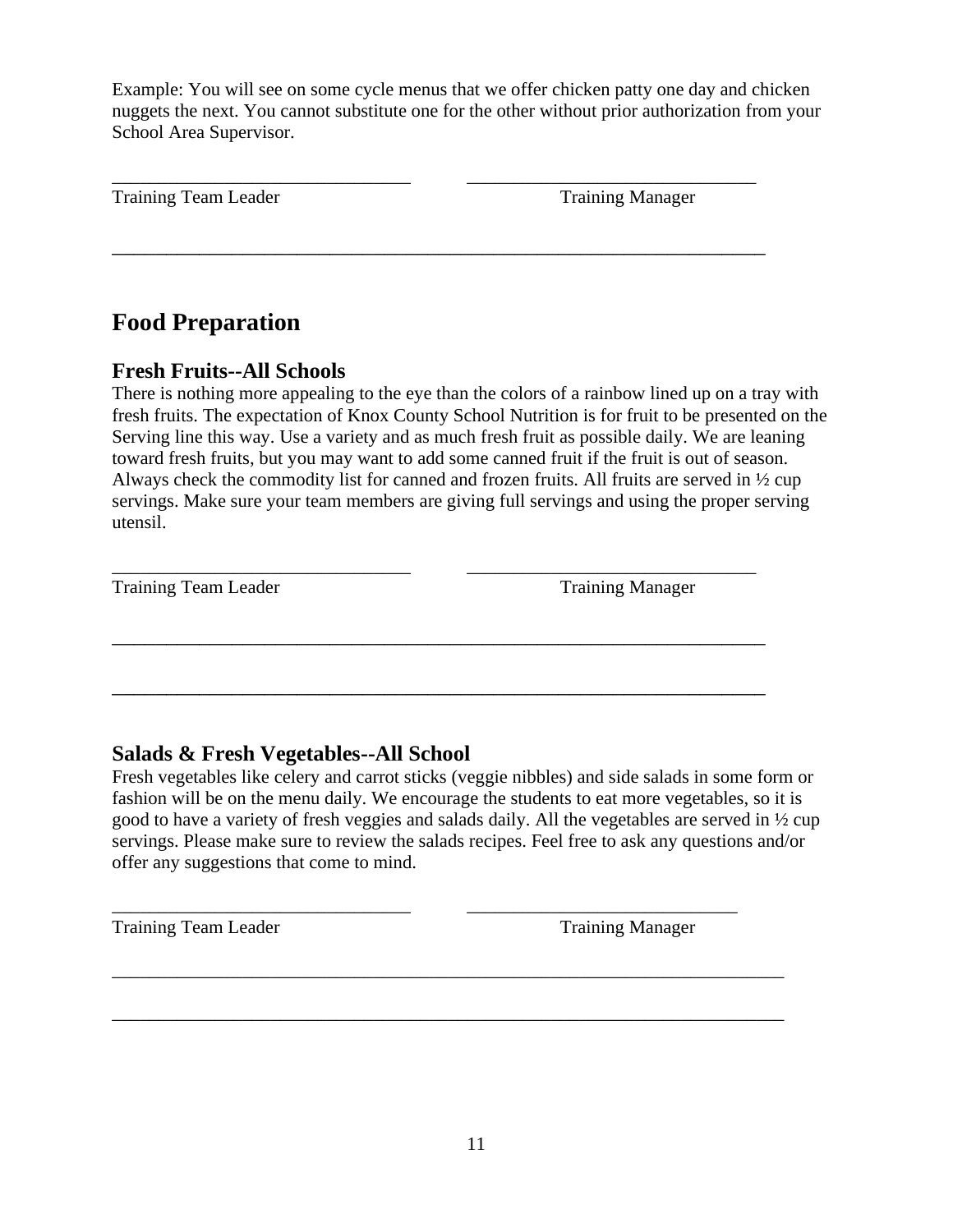## **Entrée Choices**

All entrée choices and side items are to be prepared according to the recipe in Meals Plus. Avoid overcooking or overproducing.

| Training Team Leader | <b>Training Manager</b> |
|----------------------|-------------------------|
|                      |                         |
|                      |                         |

## **Service and Plate Presentation**

Due to the uniqueness of our operation, service and the presentation of products go hand in hand. It is necessary that we present food in a neat and attractive manner.

At KCSN, we serve our food in a variety of containers and present the product with a selection of fresh toppings and condiments. There are differences in production and service based on the customer base of a specific facility.

Training Team Leader Training Manager

# **A la Carte Items**

Please make sure you are only selling a la carte items that are on the approved list.

\_\_\_\_\_\_\_\_\_\_\_\_\_\_\_\_\_\_\_\_\_\_\_\_\_\_\_\_\_\_\_\_ \_\_\_\_\_\_\_\_\_\_\_\_\_\_\_\_\_\_\_\_\_\_\_\_\_\_\_\_\_

\_\_\_\_\_\_\_\_\_\_\_\_\_\_\_\_\_\_\_\_\_\_\_\_\_\_\_\_\_\_\_\_\_\_\_\_\_\_\_\_\_\_\_\_\_\_\_\_\_\_\_\_\_\_\_\_\_\_\_\_\_\_\_\_\_\_\_\_\_\_\_\_

\_\_\_\_\_\_\_\_\_\_\_\_\_\_\_\_\_\_\_\_\_\_\_\_\_\_\_\_\_\_\_\_\_\_\_\_\_\_\_\_\_\_\_\_\_\_\_\_\_\_\_\_\_\_\_\_\_\_\_\_\_\_\_\_\_\_\_\_\_\_\_\_

\_\_\_\_\_\_\_\_\_\_\_\_\_\_\_\_\_\_\_\_\_\_\_\_\_\_\_\_\_\_\_\_\_\_\_\_\_\_\_\_\_\_\_\_\_\_\_\_\_\_\_\_\_\_\_\_\_\_\_\_\_\_\_\_\_\_\_\_\_\_\_\_

\_\_\_\_\_\_\_\_\_\_\_\_\_\_\_\_\_\_\_\_\_\_\_\_\_\_\_\_\_\_\_\_\_\_\_\_\_\_\_\_\_\_\_\_\_\_\_\_\_\_\_\_\_\_\_\_\_\_\_\_\_\_\_\_\_\_\_\_\_\_\_\_

\_\_\_\_\_\_\_\_\_\_\_\_\_\_\_\_\_\_\_\_\_\_\_\_\_\_\_\_\_\_\_\_ \_\_\_\_\_\_\_\_\_\_\_\_\_\_\_\_\_\_\_\_\_\_\_\_\_\_\_\_\_ Training Team Leader Training Manager

Use the following space for any additional comments, suggestions or questions you may have concerning menus, menu items, servings or instructions.

\_\_\_\_\_\_\_\_\_\_\_\_\_\_\_\_\_\_\_\_\_\_\_\_\_\_\_\_\_\_\_\_\_\_\_\_\_\_\_\_\_\_\_\_\_\_\_\_\_\_\_\_\_\_\_\_\_\_\_\_\_\_\_\_\_\_\_\_\_\_\_\_\_\_\_\_\_\_ \_\_\_\_\_\_\_\_\_\_\_\_\_\_\_\_\_\_\_\_\_\_\_\_\_\_\_\_\_\_\_\_\_\_\_\_\_\_\_\_\_\_\_\_\_\_\_\_\_\_\_\_\_\_\_\_\_\_\_\_\_\_\_\_\_\_\_\_\_\_\_\_\_\_\_\_\_\_ \_\_\_\_\_\_\_\_\_\_\_\_\_\_\_\_\_\_\_\_\_\_\_\_\_\_\_\_\_\_\_\_\_\_\_\_\_\_\_\_\_\_\_\_\_\_\_\_\_\_\_\_\_\_\_\_\_\_\_\_\_\_\_\_\_\_\_\_\_\_\_\_\_\_\_\_\_\_ \_\_\_\_\_\_\_\_\_\_\_\_\_\_\_\_\_\_\_\_\_\_\_\_\_\_\_\_\_\_\_\_\_\_\_\_\_\_\_\_\_\_\_\_\_\_\_\_\_\_\_\_\_\_\_\_\_\_\_\_\_\_\_\_\_\_\_\_\_\_\_\_\_\_\_\_\_\_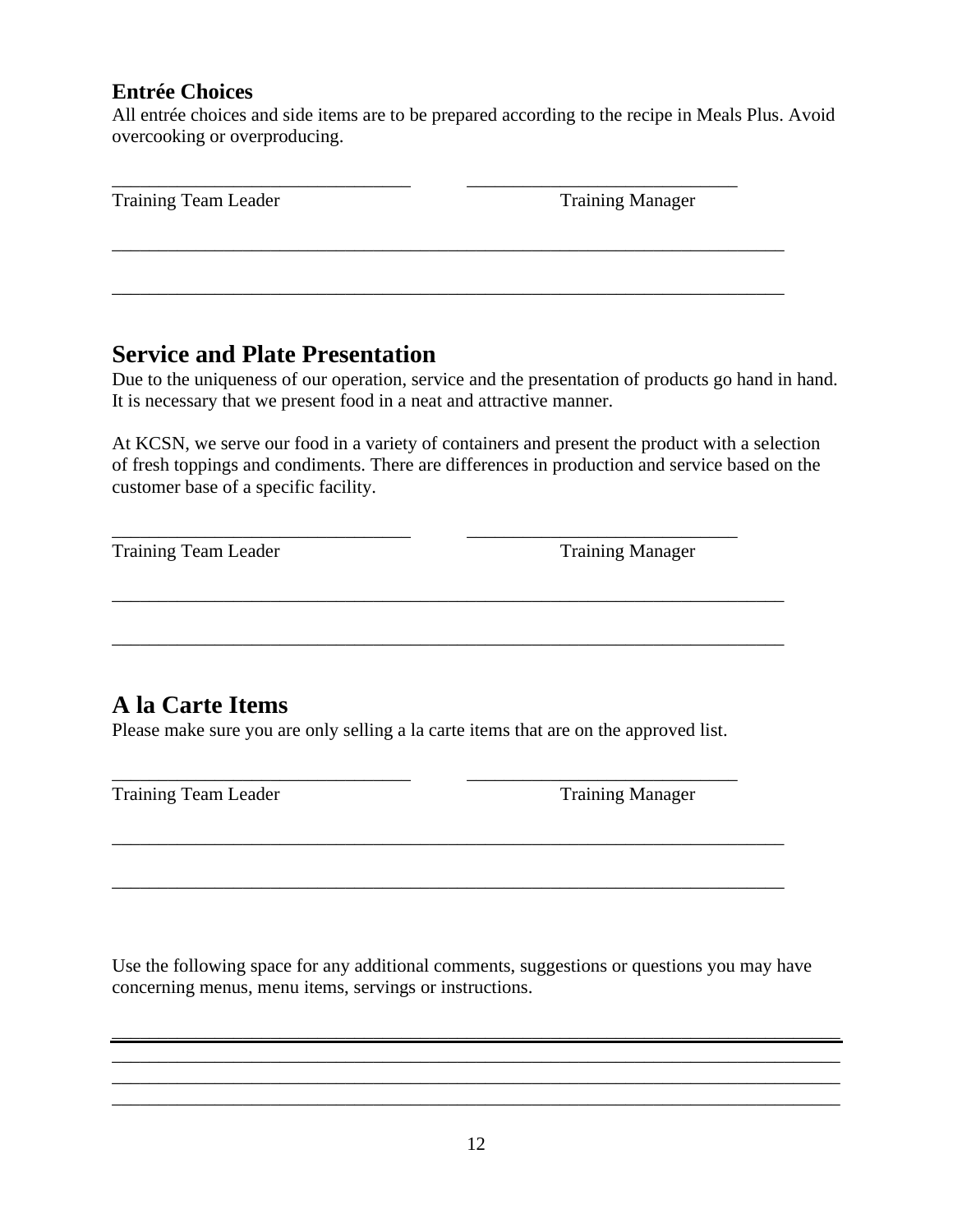#### **Negative Balance Collections**

Team leaders need to contact parents or guardians of students that have been excessively late in payment of lunch monies. Please ensure that you are up to date on existing policies regarding collection and the practice of negative balance collection.

## **Procedure for Collecting Negative Balance**

- 1. Parents will receive a generated phone call through the school district's automated phone system when a student has a charge of any amount. Generated calls are made Tuesday and Thursday of every school week if there is a negative balance.
- 2. Managers will use the letter in the Meals Plus database to send home with students that have negative balances of more than \$25.00. Letters should go home on a bi-monthly basis if there is a negative balance. Letters should be folded and placed in an envelope in way others are not able to directly see the letter. Managers should send letters in pre-addressed envelopes to Central Office for mailing.
- 3. Managers may request assistance from the Principal/ Assistant Principal at their individual school when charges cannot be collected by any other means.
- 4. All negatives' balances must be paid in full by June  $30<sup>th</sup>$ . If a parent/guardian does not pay all outstanding negative balances by June 30<sup>th</sup>, Knox County Schools general fund will pay all negative balances.

\_\_\_\_\_\_\_\_\_\_\_\_\_\_\_\_\_\_\_\_\_\_\_\_\_\_\_\_\_\_\_\_ \_\_\_\_\_\_\_\_\_\_\_\_\_\_\_\_\_\_\_\_\_\_\_\_\_\_\_\_\_

\_\_\_\_\_\_\_\_\_\_\_\_\_\_\_\_\_\_\_\_\_\_\_\_\_\_\_\_\_\_\_\_\_\_\_\_\_\_\_\_\_\_\_\_\_\_\_\_\_\_\_\_\_\_\_\_\_\_\_\_\_\_\_\_\_\_\_\_\_\_\_\_

\_\_\_\_\_\_\_\_\_\_\_\_\_\_\_\_\_\_\_\_\_\_\_\_\_\_\_\_\_\_\_\_\_\_\_\_\_\_\_\_\_\_\_\_\_\_\_\_\_\_\_\_\_\_\_\_\_\_\_\_\_\_\_\_\_\_\_\_\_\_\_\_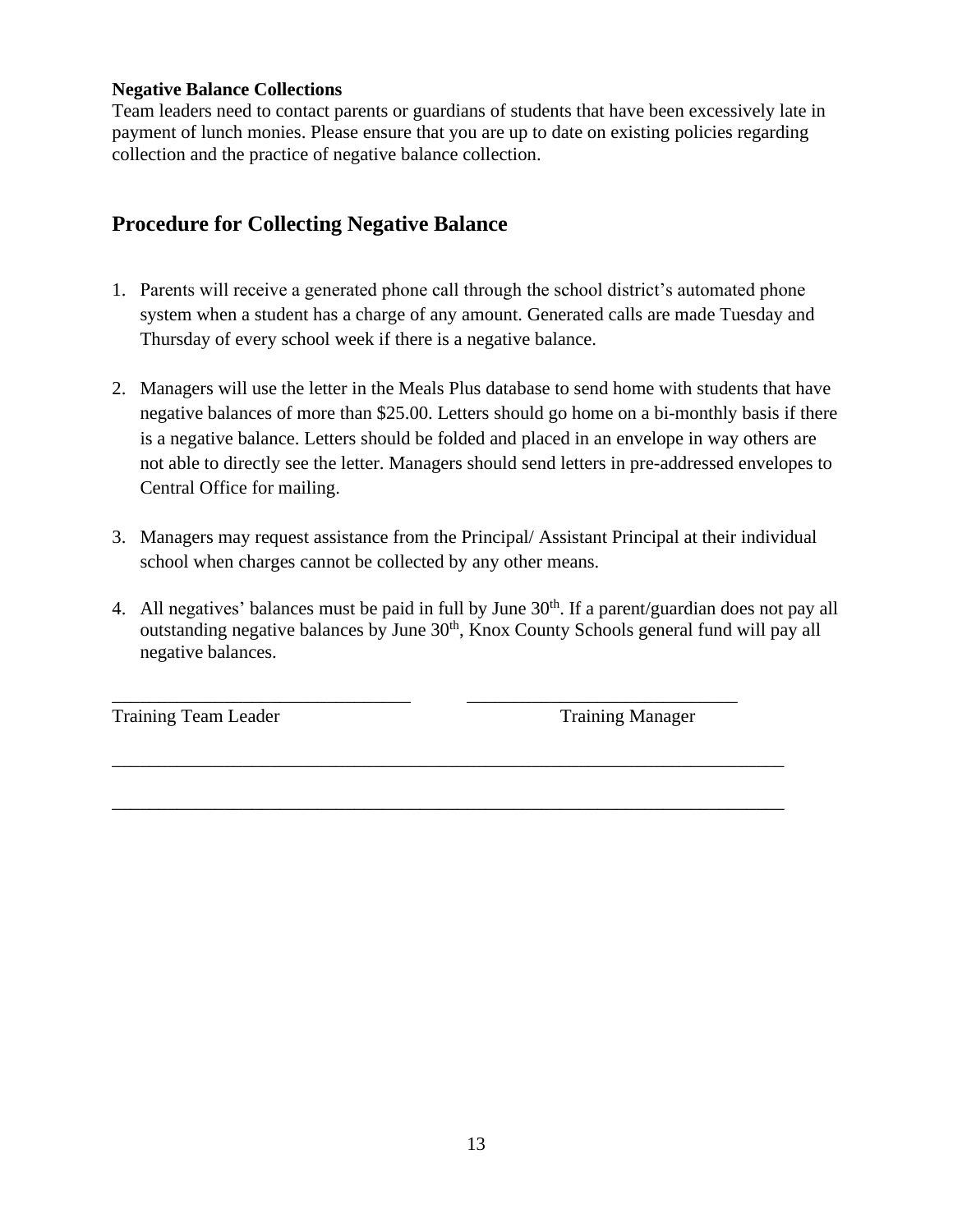## **Additional Service Positions**

## **Cashier**

Team Leaders must show competency in the handling of money and the processing of transactions. Team leaders must be able to perform prepayments at the POS terminal, and show an adequate knowledge of the processes associated with student accounts. Team leaders should also balance drawer and perform any other cashier specific duties. CEP schools must use the clickers and put amount of lunches served on the daily cashier's report. The numbers on your daily cashier's report should match your day end print out.

| Training Team Leader | <b>Training Manager</b> |
|----------------------|-------------------------|
|                      |                         |
|                      |                         |

## **Expediter / Server**

Team leader must show an in-depth knowledge of all the products, a familiarity with the serving and expediting process, and a sense of urgency to greet and serve the next customer. Service must be presented with a smile.

\_\_\_\_\_\_\_\_\_\_\_\_\_\_\_\_\_\_\_\_\_\_\_\_\_\_\_\_\_\_\_ \_\_\_\_\_\_\_\_\_\_\_\_\_\_\_\_\_\_\_\_\_\_\_\_\_\_\_\_\_\_\_\_\_

\_\_\_\_\_\_\_\_\_\_\_\_\_\_\_\_\_\_\_\_\_\_\_\_\_\_\_\_\_\_\_\_\_\_\_\_\_\_\_\_\_\_\_\_\_\_\_\_\_\_\_\_\_\_\_\_\_\_\_\_\_\_\_\_\_\_\_\_\_\_\_\_

\_\_\_\_\_\_\_\_\_\_\_\_\_\_\_\_\_\_\_\_\_\_\_\_\_\_\_\_\_\_\_\_\_\_\_\_\_\_\_\_\_\_\_\_\_\_\_\_\_\_\_\_\_\_\_\_\_\_\_\_\_\_\_\_\_\_\_\_\_\_\_\_

\_\_\_\_\_\_\_\_\_\_\_\_\_\_\_\_\_\_\_\_\_\_\_\_\_\_\_\_\_\_\_\_ \_\_\_\_\_\_\_\_\_\_\_\_\_\_\_\_\_\_\_\_\_\_\_\_\_\_\_\_\_\_\_

\_\_\_\_\_\_\_\_\_\_\_\_\_\_\_\_\_\_\_\_\_\_\_\_\_\_\_\_\_\_\_\_\_\_\_\_\_\_\_\_\_\_\_\_\_\_\_\_\_\_\_\_\_\_\_\_\_\_\_\_\_\_\_\_\_\_\_\_\_\_\_\_

\_\_\_\_\_\_\_\_\_\_\_\_\_\_\_\_\_\_\_\_\_\_\_\_\_\_\_\_\_\_\_\_\_\_\_\_\_\_\_\_\_\_\_\_\_\_\_\_\_\_\_\_\_\_\_\_\_\_\_\_\_\_\_\_\_\_\_\_\_\_\_\_

Training Team Leader Training Manager

#### **Cook**

Team leaders and members must produce products **during** serving period. All food items are not to be prepared prior to the serving period. Products that are produced progressively are of higher quality, retain a better eye appeal, and have a better flavor profile. The team leader is required to be competent in the cook's position to better enable them to properly run their facility.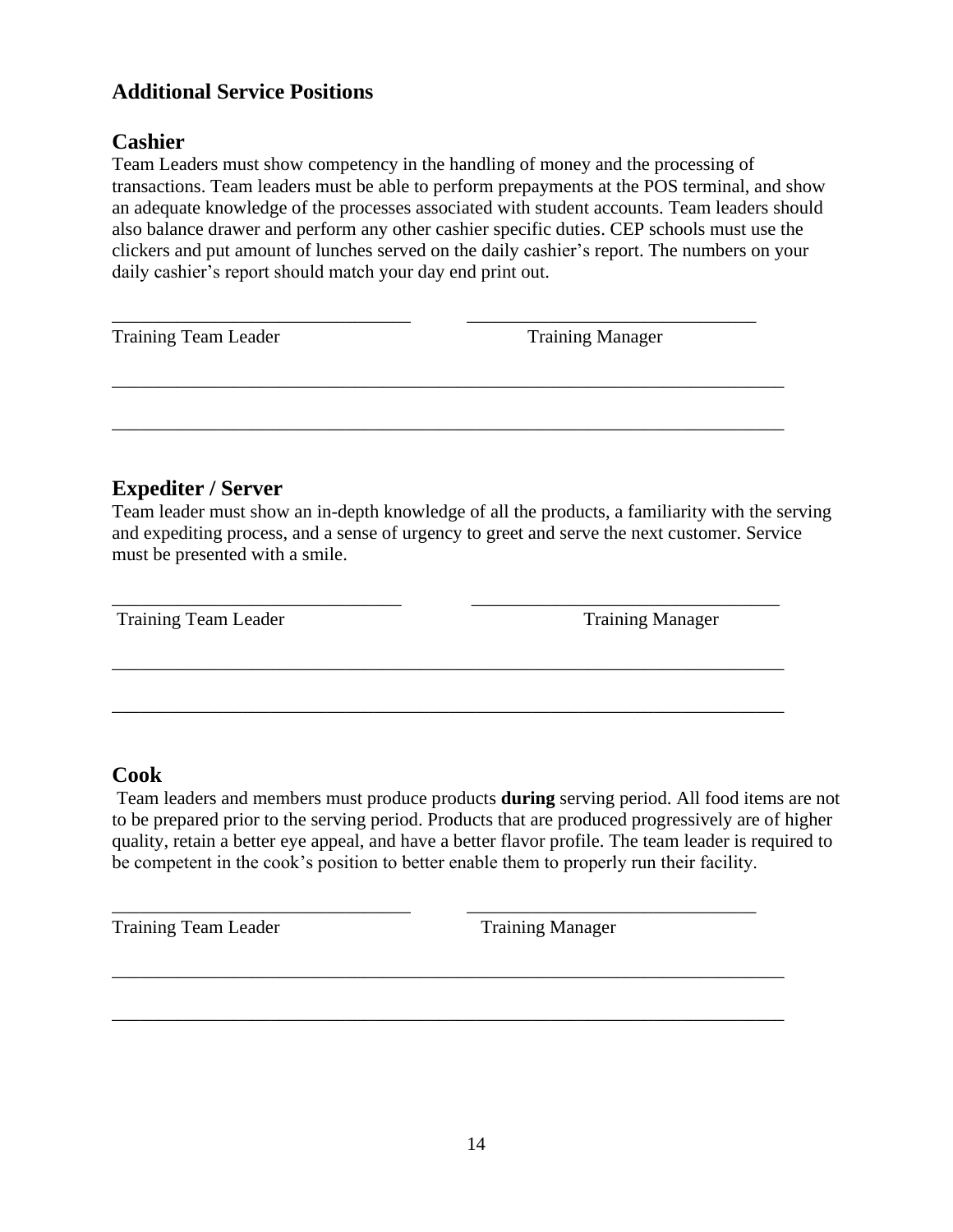# **Back of the House Duties--Inventory, Ordering, and Organization**

## **Freezer Organization**

Freezer must be **clean and organized**. Products are to be rotated on a first-in, first-out basis. Food products must be a minimum of 6" off the floor.

#### **Commodities do not have to be stored separately from purchased products. However, you must record them separately on inventory; therefore, it will be beneficial to denote which items are USDA as you receive them.**

\_\_\_\_\_\_\_\_\_\_\_\_\_\_\_\_\_\_\_\_\_\_\_\_\_\_\_\_\_\_\_ \_\_\_\_\_\_\_\_\_\_\_\_\_\_\_\_\_\_\_\_\_\_\_\_\_\_\_\_\_\_\_

\_\_\_\_\_\_\_\_\_\_\_\_\_\_\_\_\_\_\_\_\_\_\_\_\_\_\_\_\_\_\_\_\_\_\_\_\_\_\_\_\_\_\_\_\_\_\_\_\_\_\_\_\_\_\_\_\_\_\_\_\_\_\_\_\_\_\_\_\_\_\_\_

\_\_\_\_\_\_\_\_\_\_\_\_\_\_\_\_\_\_\_\_\_\_\_\_\_\_\_\_\_\_\_\_\_\_\_\_\_\_\_\_\_\_\_\_\_\_\_\_\_\_\_\_\_\_\_\_\_\_\_\_\_\_\_\_\_\_\_\_\_\_\_\_

Training Team Leader Training Team Leader

#### **Storeroom Organization**

Storeroom must be **clean and organized**. Products are to be rotated on a first-in, first-out basis. Food products must be a minimum of 6" off the floor.

When possible if space permits, remove any #10 cans, gallon containers and solid units from boxes. The less cardboard you have in your stock room and storage areas the better.

**Commodities do not have to be stored separately from purchased products. However, you must record them separately on inventory; therefore, it will be beneficial to denote which items are USDA as you receive them.**

\_\_\_\_\_\_\_\_\_\_\_\_\_\_\_\_\_\_\_\_\_\_\_\_\_\_\_\_\_\_\_\_\_\_\_\_\_\_\_\_\_\_\_\_\_\_\_\_\_\_\_\_\_\_\_\_\_\_\_\_\_\_\_\_\_\_\_\_\_\_\_\_

\_\_\_\_\_\_\_\_\_\_\_\_\_\_\_\_\_\_\_\_\_\_\_\_\_\_\_\_\_\_\_\_\_\_\_\_\_\_\_\_\_\_\_\_\_\_\_\_\_\_\_\_\_\_\_\_\_\_\_\_\_\_\_\_\_\_\_\_\_\_\_\_

Training Team Leader Training Manager

\_\_\_\_\_\_\_\_\_\_\_\_\_\_\_\_\_\_\_\_\_\_\_\_\_\_\_\_\_\_\_\_ \_\_\_\_\_\_\_\_\_\_\_\_\_\_\_\_\_\_\_\_\_\_\_\_\_\_\_\_\_\_\_

#### **Inventory Process**

Team leader must have a full understanding of our inventory process. You must be able to enter inventory items on the computer and make inventory adjustments. You never want to run out of a menu item but at the same time you do not want to carry a lot of extra food on your inventory. Before placing orders walk through your stockroom, cooler and freezer and see what you have on hand. This will help with keeping your inventory down.

**\*\*\*\*Make sure you are carrying all items in your kitchen on your inventory. Any items that are in the kitchen, regardless if you ordered them or not,**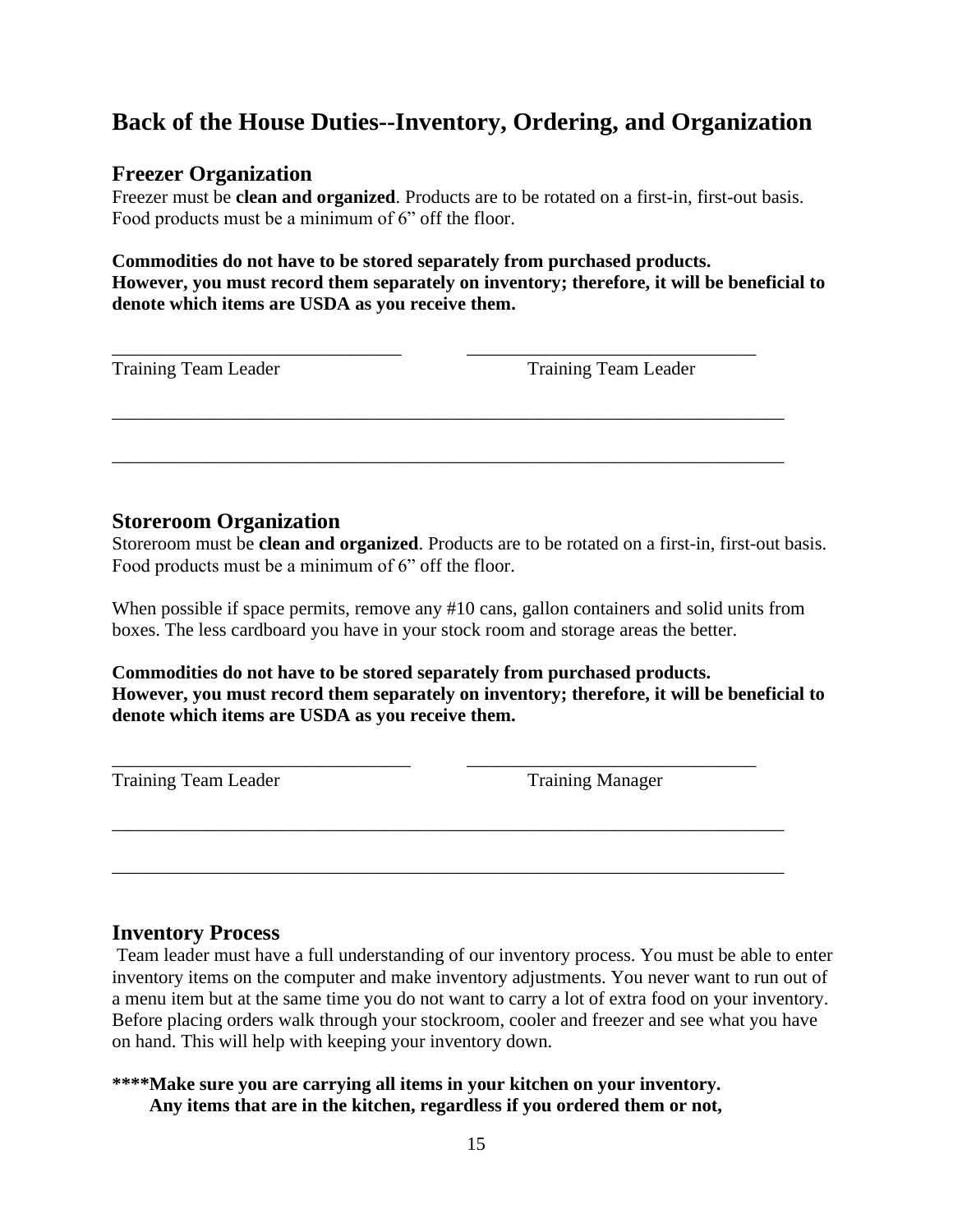**must be listed on your inventory. If this is the case, add the item to the inventory and make a note to Inventory Specialist.**

**\*\*\*\*Make sure you record any food that must be tossed out and put on a loss form. If you are receiving product that is bad, you need to contact your School Area Supervisor.**

| <b>Training Team Leader</b> | <b>Training Team Leader</b> |
|-----------------------------|-----------------------------|
|                             |                             |
|                             |                             |

\_\_\_\_\_\_\_\_\_\_\_\_\_\_\_\_\_\_\_\_\_\_\_\_\_\_\_\_\_\_\_\_\_\_\_\_\_\_\_\_\_\_\_\_\_\_\_\_\_\_\_\_\_\_\_\_\_\_\_\_\_\_\_\_\_\_\_\_\_\_\_\_

#### **Receiving**

All invoices (except Cintas) must be entered into Receiving section of Meals Plus. Team leaders should enter invoices the day of receipt to ensure Usage can be entered timely manner. When receiving items into inventory, team leaders should ensure the date, invoice number, and vendor are correct. Once items are entered, team leaders should ensure that the total in Meals Plus matches the invoice total (only exceptions are DoD produce and USDA invoices). If totals match, the receipt should be closed. If totals do not match, the receipt should be left open and the Inventory Specialist should be notified of the incorrect price.

\_\_\_\_\_\_\_\_\_\_\_\_\_\_\_\_\_\_\_\_\_\_\_\_\_\_\_\_\_\_\_ \_\_\_\_\_\_\_\_\_\_\_\_\_\_\_\_\_\_\_\_\_\_\_\_\_\_\_\_\_\_\_

\_\_\_\_\_\_\_\_\_\_\_\_\_\_\_\_\_\_\_\_\_\_\_\_\_\_\_\_\_\_\_\_\_\_\_\_\_\_\_\_\_\_\_\_\_\_\_\_\_\_\_\_\_\_\_\_\_\_\_\_\_\_\_\_\_\_\_\_\_\_\_\_

\_\_\_\_\_\_\_\_\_\_\_\_\_\_\_\_\_\_\_\_\_\_\_\_\_\_\_\_\_\_\_\_\_\_\_\_\_\_\_\_\_\_\_\_\_\_\_\_\_\_\_\_\_\_\_\_\_\_\_\_\_\_\_\_\_\_\_\_\_\_\_\_

Training Team Leader Training Team Leader

#### **Item Transfers**

Team Leader must successfully complete the process of transferring goods from one center to another by inputting data on the computer. Transfers will be entered using the Meal Plus software system. Print a copy of this transfer for your records and inventory purposes.

\_\_\_\_\_\_\_\_\_\_\_\_\_\_\_\_\_\_\_\_\_\_\_\_\_\_\_\_\_\_\_ \_\_\_\_\_\_\_\_\_\_\_\_\_\_\_\_\_\_\_\_\_\_\_\_\_\_\_\_\_\_\_

\_\_\_\_\_\_\_\_\_\_\_\_\_\_\_\_\_\_\_\_\_\_\_\_\_\_\_\_\_\_\_\_\_\_\_\_\_\_\_\_\_\_\_\_\_\_\_\_\_\_\_\_\_\_\_\_\_\_\_\_\_\_\_\_\_\_\_\_\_\_\_\_

\_\_\_\_\_\_\_\_\_\_\_\_\_\_\_\_\_\_\_\_\_\_\_\_\_\_\_\_\_\_\_\_\_\_\_\_\_\_\_\_\_\_\_\_\_\_\_\_\_\_\_\_\_\_\_\_\_\_\_\_\_\_\_\_\_\_\_\_\_\_\_\_

Training Team Leader Training Team Leader

#### **Usage**

Team leaders should enter usage of food products into Meal Plus to correspond with usage on their production sheets.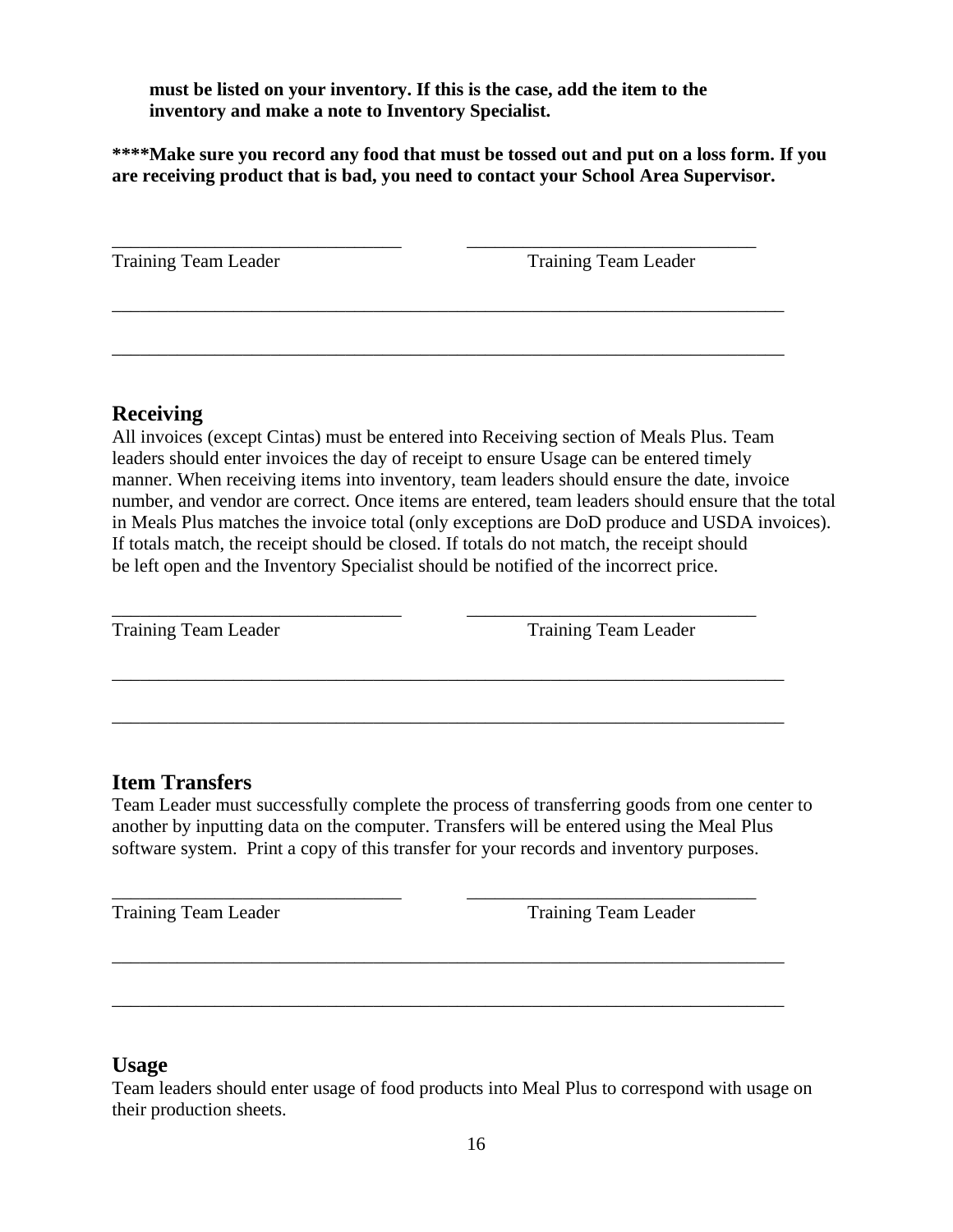Training Team Leader Training Team Leader

#### **Invoices**

The original copies of all invoices you sign are to be filed in the Blue Binder then sent to Central Office. One copy must also be kept for your records.

\*\*\*\*It is very important that you send your invoices to Central Office every time you have a mail truck going out. Do not hold them for weeks at a time.

\_\_\_\_\_\_\_\_\_\_\_\_\_\_\_\_\_\_\_\_\_\_\_\_\_\_\_\_\_\_\_ \_\_\_\_\_\_\_\_\_\_\_\_\_\_\_\_\_\_\_\_\_\_\_\_\_\_\_\_\_\_\_

\_\_\_\_\_\_\_\_\_\_\_\_\_\_\_\_\_\_\_\_\_\_\_\_\_\_\_\_\_\_\_\_\_\_\_\_\_\_\_\_\_\_\_\_\_\_\_\_\_\_\_\_\_\_\_\_\_\_\_\_\_\_\_\_\_\_\_\_\_\_\_\_

\_\_\_\_\_\_\_\_\_\_\_\_\_\_\_\_\_\_\_\_\_\_\_\_\_\_\_\_\_\_\_\_\_\_\_\_\_\_\_\_\_\_\_\_\_\_\_\_\_\_\_\_\_\_\_\_\_\_\_\_\_\_\_\_\_\_\_\_\_\_\_\_

\_\_\_\_\_\_\_\_\_\_\_\_\_\_\_\_\_\_\_\_\_\_\_\_\_\_\_\_\_\_\_ \_\_\_\_\_\_\_\_\_\_\_\_\_\_\_\_\_\_\_\_\_\_\_\_\_\_\_\_\_\_\_

\_\_\_\_\_\_\_\_\_\_\_\_\_\_\_\_\_\_\_\_\_\_\_\_\_\_\_\_\_\_\_\_\_\_\_\_\_\_\_\_\_\_\_\_\_\_\_\_\_\_\_\_\_\_\_\_\_\_\_\_\_\_\_\_\_\_\_\_\_\_\_\_

\_\_\_\_\_\_\_\_\_\_\_\_\_\_\_\_\_\_\_\_\_\_\_\_\_\_\_\_\_\_\_\_\_\_\_\_\_\_\_\_\_\_\_\_\_\_\_\_\_\_\_\_\_\_\_\_\_\_\_\_\_\_\_\_\_\_\_\_\_\_\_\_

Training Team Leader Training Manager

## **Ordering Cycle**

Team Leader must have a complete understanding of our ordering cycle, why there is a lapse between the times an order is placed, it is delivered, and the items are utilized. Team leaders Should be able to analyze products on hand, forecast sales, and place orders needed to fill the unit's requirements.

\*\*\*If you are not sure how much to order, look back on productions records and see how much you served the last time you had that menu item. Check what the item is up against (what else is being served) and order accordingly.

\_\_\_\_\_\_\_\_\_\_\_\_\_\_\_\_\_\_\_\_\_\_\_\_\_\_\_\_\_\_\_\_\_\_\_\_\_\_\_\_\_\_\_\_\_\_\_\_\_\_\_\_\_\_\_\_\_\_\_\_\_\_\_\_\_\_\_\_\_\_\_\_

\_\_\_\_\_\_\_\_\_\_\_\_\_\_\_\_\_\_\_\_\_\_\_\_\_\_\_\_\_\_\_\_\_\_\_\_\_\_\_\_\_\_\_\_\_\_\_\_\_\_\_\_\_\_\_\_\_\_\_\_\_\_\_\_\_\_\_\_\_\_\_\_

Training Team Leader Training Manager

\_\_\_\_\_\_\_\_\_\_\_\_\_\_\_\_\_\_\_\_\_\_\_\_\_\_\_\_\_\_\_ \_\_\_\_\_\_\_\_\_\_\_\_\_\_\_\_\_\_\_\_\_\_\_\_\_\_\_\_\_\_\_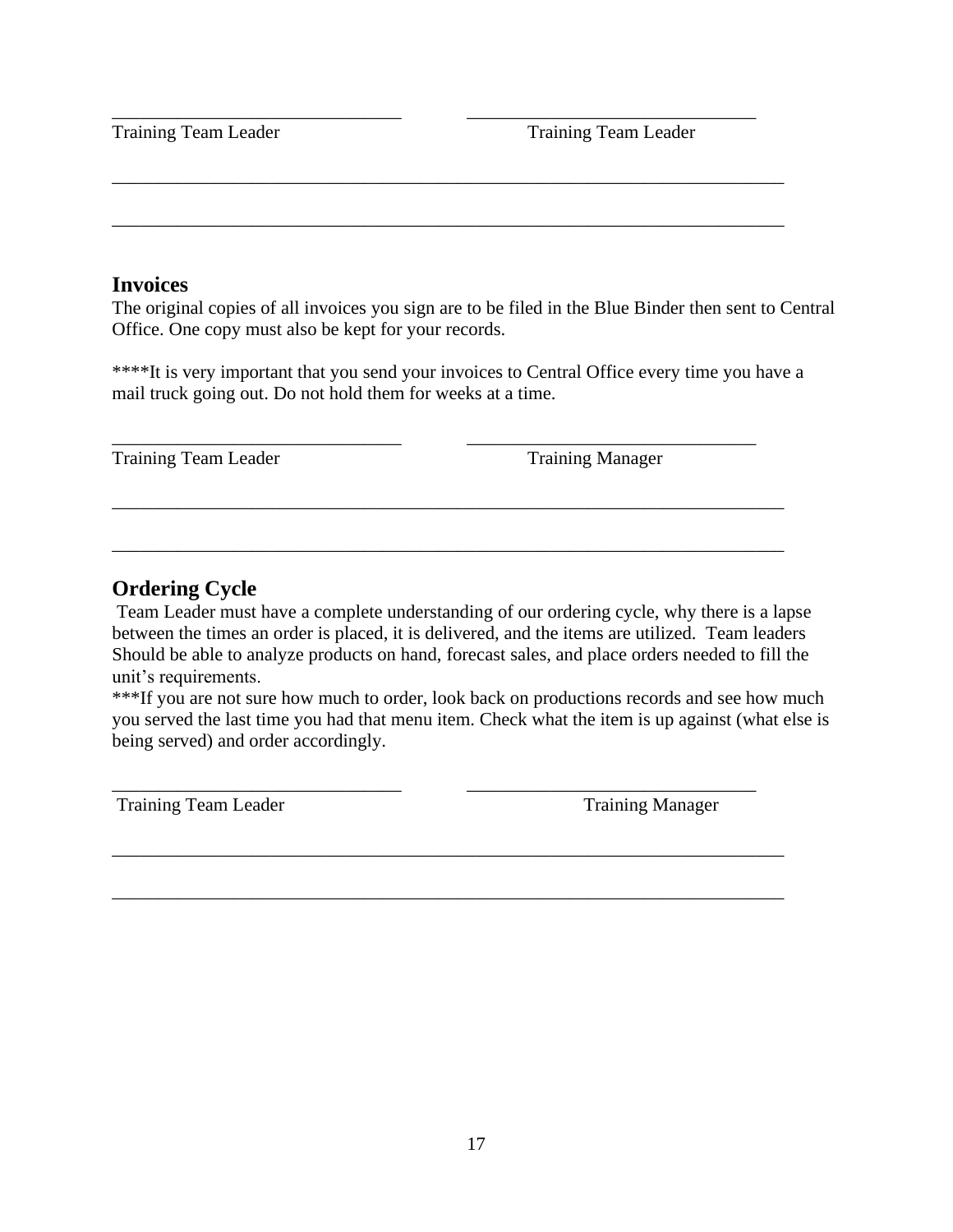## **Placing Order in the Computer**

Team leader must feel comfortable with placing orders and entering purchase requests through our computer system. Major food items are to be placed with Sysco. Follow the Order schedule provided for your school. **Do not order anything that is not approved to be served at your school's grade levels.**

| <b>Training Team Leader</b> | <b>Training Manager</b> |  |
|-----------------------------|-------------------------|--|
|                             |                         |  |

\_\_\_\_\_\_\_\_\_\_\_\_\_\_\_\_\_\_\_\_\_\_\_\_\_\_\_\_\_\_\_\_\_\_\_\_\_\_\_\_\_\_\_\_\_\_\_\_\_\_\_\_\_\_\_\_\_\_\_\_\_\_\_\_\_\_\_\_\_\_\_\_

## **No Selling Food or Non-Food items to any cafeteria or school personnel!!!**

\_\_\_\_\_\_\_\_\_\_\_\_\_\_\_\_\_\_\_\_\_\_\_\_\_\_\_\_\_\_\_ \_\_\_\_\_\_\_\_\_\_\_\_\_\_\_\_\_\_\_\_\_\_\_\_\_\_\_\_\_\_\_

\_\_\_\_\_\_\_\_\_\_\_\_\_\_\_\_\_\_\_\_\_\_\_\_\_\_\_\_\_\_\_\_\_\_\_\_\_\_\_\_\_\_\_\_\_\_\_\_\_\_\_\_\_\_\_\_\_\_\_\_\_\_\_\_\_\_\_\_\_\_\_\_

\_\_\_\_\_\_\_\_\_\_\_\_\_\_\_\_\_\_\_\_\_\_\_\_\_\_\_\_\_\_\_\_\_\_\_\_\_\_\_\_\_\_\_\_\_\_\_\_\_\_\_\_\_\_\_\_\_\_\_\_\_\_\_\_\_\_\_\_\_\_\_\_

The only items we sell in the cafeteria are what goes through the serving line and consumed in the cafeteria. Do not order, allow others to order, or purchase items for personal use through one of the Schools Nutrition Program vendors.

| <b>Training Team Leader</b> |  |  |
|-----------------------------|--|--|
|-----------------------------|--|--|

Training Team Leader

## **Vendor Ordering and Transactions**

Team leaders must place orders with all current Knox County School Nutrition vendors including produce, beverage, bread, and snack vendors. Team leaders need to have a printout posted of what orders are due on what days.

**Team Leaders need to have the username, password, and PO # for each vendor written down with any specific instructions that might apply to your site/school.** 

This is IMPORTANT & NECESSARY if someone is filling in for you. It is difficult and time consuming trying to find names, passwords, and PO numbers or make phone calls to get this information to place an order.

\_\_\_\_\_\_\_\_\_\_\_\_\_\_\_\_\_\_\_\_\_\_\_\_\_\_\_\_\_\_\_ \_\_\_\_\_\_\_\_\_\_\_\_\_\_\_\_\_\_\_\_\_\_\_\_\_\_\_\_\_\_\_

\_\_\_\_\_\_\_\_\_\_\_\_\_\_\_\_\_\_\_\_\_\_\_\_\_\_\_\_\_\_\_\_\_\_\_\_\_\_\_\_\_\_\_\_\_\_\_\_\_\_\_\_\_\_\_\_\_\_\_\_\_\_\_\_\_\_\_\_\_\_\_\_

\_\_\_\_\_\_\_\_\_\_\_\_\_\_\_\_\_\_\_\_\_\_\_\_\_\_\_\_\_\_\_\_\_\_\_\_\_\_\_\_\_\_\_\_\_\_\_\_\_\_\_\_\_\_\_\_\_\_\_\_\_\_\_\_\_\_\_\_\_\_\_\_

It is very important to have your orders turned in on time.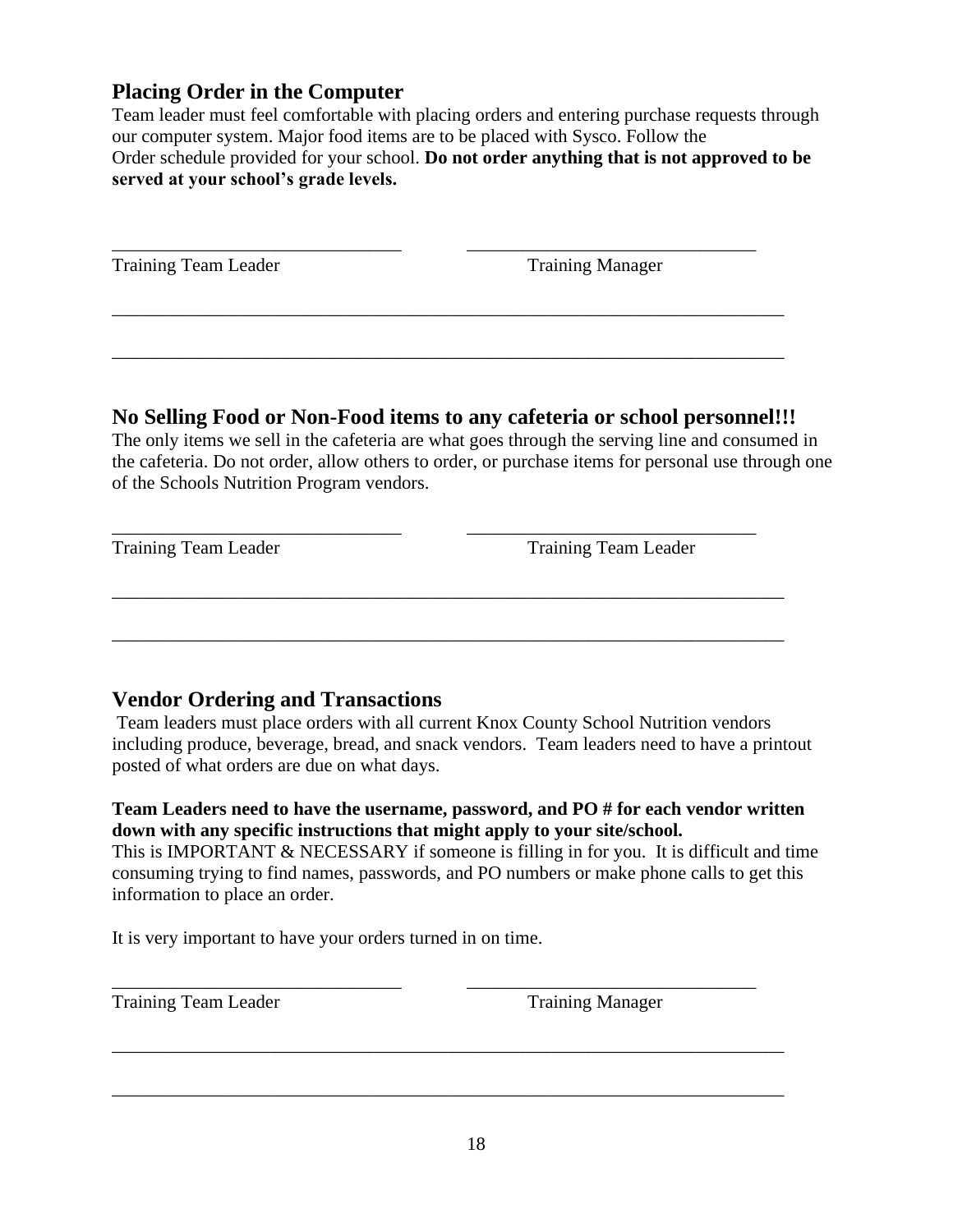## **Commodities (USDA)**

Sysco will deliver your commodities at the same time they deliver your weekly grocery order(s). Commodities will be listed all together on the last invoice of your order. Separate the USDA invoice from Sysco Food Invoice and send the original USDA copy to Central Office in Blue Binder. Make sure you highlight USDA on the invoice since the two invoices look the same. It is very IMPORTANT to check every item that comes through your back door. Do NOT sign an invoice if you have not checked your delivery. When you sign the invoice, you are stating that you received those items and therefore you are responsible for them.

\_\_\_\_\_\_\_\_\_\_\_\_\_\_\_\_\_\_\_\_\_\_\_\_\_\_\_\_\_\_\_\_\_\_\_\_\_\_\_\_\_\_\_\_\_\_\_\_\_\_\_\_\_\_\_\_\_\_\_\_\_\_\_\_\_\_\_\_\_\_\_\_

\_\_\_\_\_\_\_\_\_\_\_\_\_\_\_\_\_\_\_\_\_\_\_\_\_\_\_\_\_\_\_\_\_\_\_\_\_\_\_\_\_\_\_\_\_\_\_\_\_\_\_\_\_\_\_\_\_\_\_\_\_\_\_\_\_\_\_\_\_\_\_

\_\_\_\_\_\_\_\_\_\_\_\_\_\_\_\_\_\_\_\_\_\_\_\_\_\_\_\_\_\_ \_\_\_\_\_\_\_\_\_\_\_\_\_\_\_\_\_\_\_\_\_\_\_\_\_\_\_\_\_\_\_

\_\_\_\_\_\_\_\_\_\_\_\_\_\_\_\_\_\_\_\_\_\_\_\_\_\_\_\_\_\_\_\_\_\_\_\_\_\_\_\_\_\_\_\_\_\_\_\_\_\_\_\_\_\_\_\_\_\_\_\_\_\_\_\_\_\_\_\_\_\_\_\_

\_\_\_\_\_\_\_\_\_\_\_\_\_\_\_\_\_\_\_\_\_\_\_\_\_\_\_\_\_\_\_\_\_\_\_\_\_\_\_\_\_\_\_\_\_\_\_\_\_\_\_\_\_\_\_\_\_\_\_\_\_\_\_\_\_\_\_\_\_\_\_\_

\_\_\_\_\_\_\_\_\_\_\_\_\_\_\_\_\_\_\_\_\_\_\_\_\_\_\_\_\_\_\_ \_\_\_\_\_\_\_\_\_\_\_\_\_\_\_\_\_\_\_\_\_\_\_\_\_\_\_\_\_\_\_ Training Team Leader Training Manager

## **DOD Produce**

You will receive produce every Monday with the exception of in-service days and holidays. When we are off for these occasions, the produce is delivered on the first day back unless otherwise notified. It is very IMPORTANT to check all produce. You need to open the cases of fruits and vegetables to make sure you are receiving fresh quality products. Do not sign an invoice if you have not checked your delivery. When you sign the invoice, you are stating that you received those items and therefore you are responsible for them. The same thing applies with DOD as does for USDA. After checking your produce, please send an email to Kelli Hanna [\(kelli.hanna@knoxschools.org\)](mailto:kelli.hanna@knoxschools.org) to confirm delivery of order. Make sure you keep a copy of your DOD invoice for your records and then send the original to Central Office in your Blue Binder. Whoever separates the mail will make sure Kelli gets these invoices.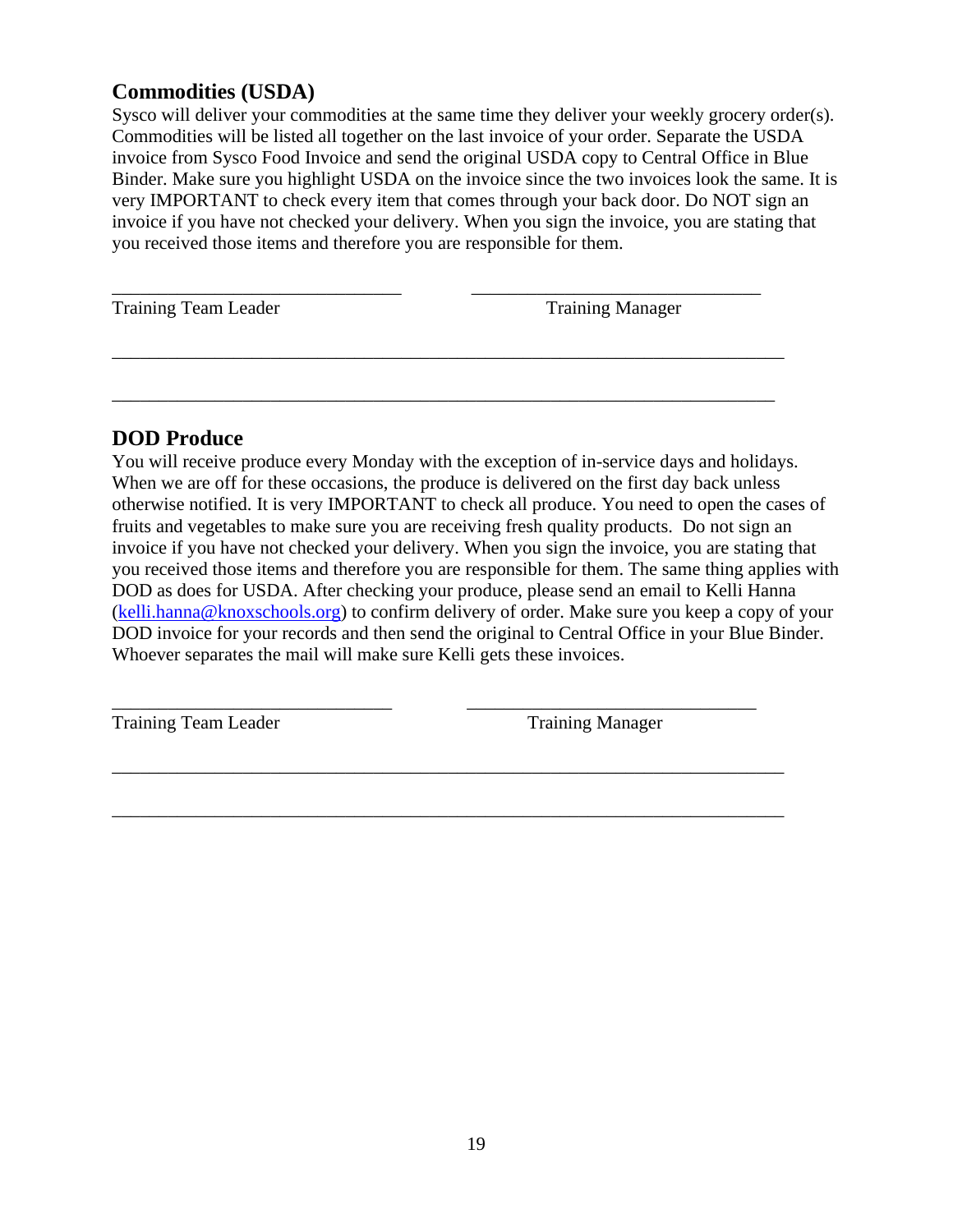## **Front of the House Duties--Customer Transactions, Point of Sale, and Banking**

#### **Customer Transactions**

Team leader must have a firm grasp of the Meals Plus program in regard to customer information, free / reduced / paid status, and customer accounts including prepayments and customer transaction lists.

\_\_\_\_\_\_\_\_\_\_\_\_\_\_\_\_\_\_\_\_\_\_\_\_\_\_\_\_\_\_\_ \_\_\_\_\_\_\_\_\_\_\_\_\_\_\_\_\_\_\_\_\_\_\_\_\_\_\_\_\_\_\_

\_\_\_\_\_\_\_\_\_\_\_\_\_\_\_\_\_\_\_\_\_\_\_\_\_\_\_\_\_\_\_\_\_\_\_\_\_\_\_\_\_\_\_\_\_\_\_\_\_\_\_\_\_\_\_\_\_\_\_\_\_\_\_\_\_\_\_\_\_\_\_\_

\_\_\_\_\_\_\_\_\_\_\_\_\_\_\_\_\_\_\_\_\_\_\_\_\_\_\_\_\_\_\_\_\_\_\_\_\_\_\_\_\_\_\_\_\_\_\_\_\_\_\_\_\_\_\_\_\_\_\_\_\_\_\_\_\_\_\_\_\_\_\_\_

\_\_\_\_\_\_\_\_\_\_\_\_\_\_\_\_\_\_\_\_\_\_\_\_\_\_\_\_\_\_\_ \_\_\_\_\_\_\_\_\_\_\_\_\_\_\_\_\_\_\_\_\_\_\_\_\_\_\_\_\_\_\_

\_\_\_\_\_\_\_\_\_\_\_\_\_\_\_\_\_\_\_\_\_\_\_\_\_\_\_\_\_\_\_\_\_\_\_\_\_\_\_\_\_\_\_\_\_\_\_\_\_\_\_\_\_\_\_\_\_\_\_\_\_\_\_\_\_\_\_\_\_\_\_\_

\_\_\_\_\_\_\_\_\_\_\_\_\_\_\_\_\_\_\_\_\_\_\_\_\_\_\_\_\_\_\_\_\_\_\_\_\_\_\_\_\_\_\_\_\_\_\_\_\_\_\_\_\_\_\_\_\_\_\_\_\_\_\_\_\_\_\_\_\_\_\_\_

Training Team Leader Training Manager

#### **Customer Information**

Team leader must exhibit a working knowledge of the Meals Plus customer information screen.

Training Team Leader Training Manager

#### **Free / Reduced / Paid Status**

Team leader should completely understand the process involved with the receiving of Free / Reduced applications, the grace period offered, and the subsequent approval or decline procedure. Team leaders must be able to recognize the eligibility of a student both on the customer information tab and the eligibility tab within the Meals Plus program. Team leaders are responsible for keeping eligibility status confidential.

All parent(s) and/or guardian(s) are encouraged to apply for free and reduced meal benefits for the breakfast and lunch program online. This is a very simple process, and their child or children will be approved usually within a day or two.

\_\_\_\_\_\_\_\_\_\_\_\_\_\_\_\_\_\_\_\_\_\_\_\_\_\_\_\_\_\_\_ \_\_\_\_\_\_\_\_\_\_\_\_\_\_\_\_\_\_\_\_\_\_\_\_\_\_\_\_\_\_\_

\_\_\_\_\_\_\_\_\_\_\_\_\_\_\_\_\_\_\_\_\_\_\_\_\_\_\_\_\_\_\_\_\_\_\_\_\_\_\_\_\_\_\_\_\_\_\_\_\_\_\_\_\_\_\_\_\_\_\_\_\_\_\_\_\_\_\_\_\_\_\_\_

\_\_\_\_\_\_\_\_\_\_\_\_\_\_\_\_\_\_\_\_\_\_\_\_\_\_\_\_\_\_\_\_\_\_\_\_\_\_\_\_\_\_\_\_\_\_\_\_\_\_\_\_\_\_\_\_\_\_\_\_\_\_\_\_\_\_\_\_\_\_\_\_

Training Team Leader Training Manager

## **Customer Accounts**

Team leaders must be adept at customer account transactions. They must be able to process prepayments in the computer both in the form of cash account balances and lunch credits, refund customer balances, and perform transaction reversals. Team leaders must perform cash, check,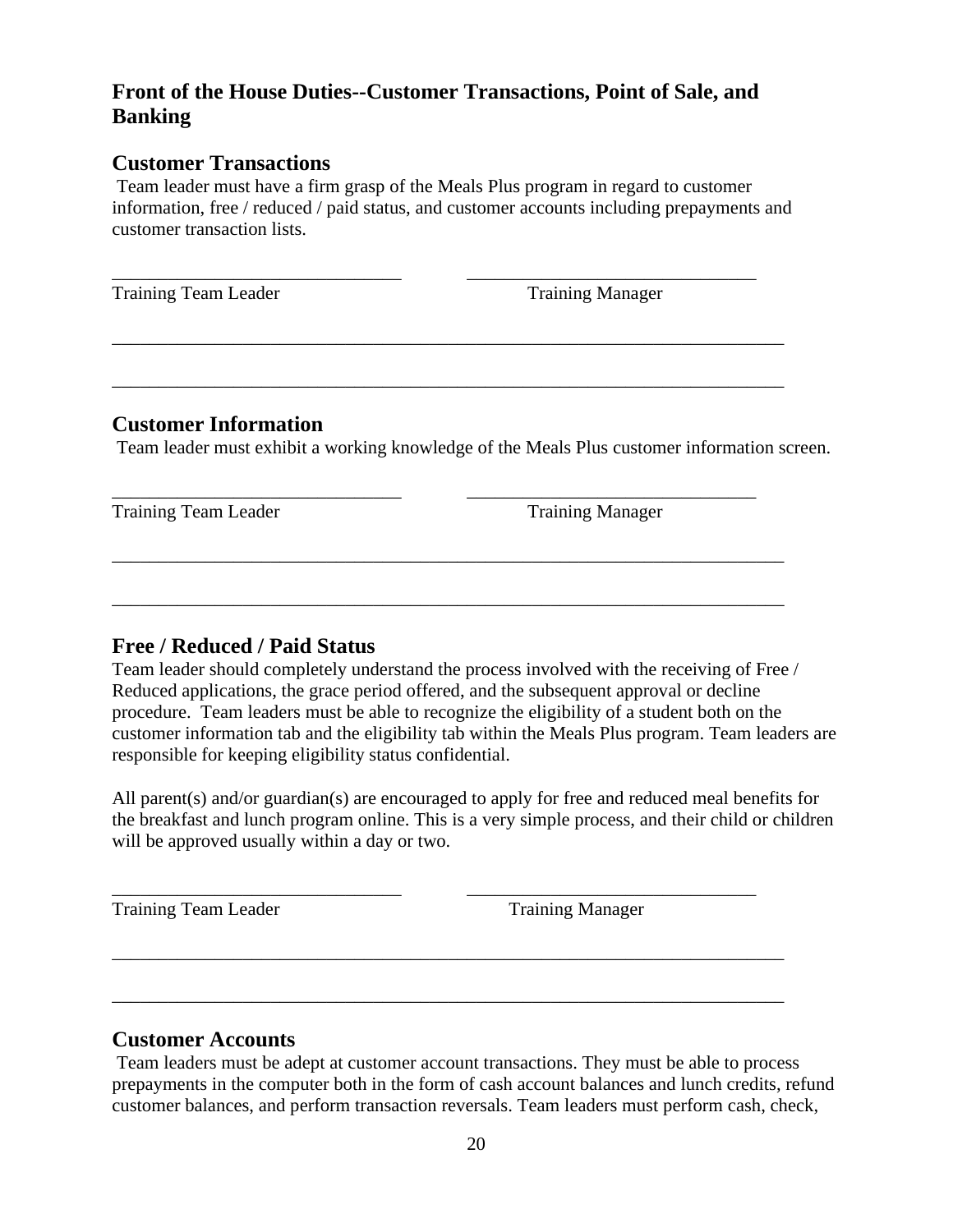and charge transactions. They must also know the guidelines for accepting checks and NSF checks that have been returned to the School Nutrition Department.

\_\_\_\_\_\_\_\_\_\_\_\_\_\_\_\_\_\_\_\_\_\_\_\_\_\_\_\_\_\_\_ \_\_\_\_\_\_\_\_\_\_\_\_\_\_\_\_\_\_\_\_\_\_\_\_\_\_\_\_\_\_

Training Team Leader Training Manager

## **Point of Sale**

New Team Leaders must have a thorough knowledge of our POS system including cashier details.

\_\_\_\_\_\_\_\_\_\_\_\_\_\_\_\_\_\_\_\_\_\_\_\_\_\_\_\_\_\_\_\_\_\_\_\_\_\_\_\_\_\_\_\_\_\_\_\_\_\_\_\_\_\_\_\_\_\_\_\_\_\_\_\_\_\_\_\_\_\_\_\_

\_\_\_\_\_\_\_\_\_\_\_\_\_\_\_\_\_\_\_\_\_\_\_\_\_\_\_\_\_\_\_\_\_\_\_\_\_\_\_\_\_\_\_\_\_\_\_\_\_\_\_\_\_\_\_\_\_\_\_\_\_\_\_\_\_\_\_\_\_\_\_\_

\_\_\_\_\_\_\_\_\_\_\_\_\_\_\_\_\_\_\_\_\_\_\_\_\_\_\_\_\_\_\_ \_\_\_\_\_\_\_\_\_\_\_\_\_\_\_\_\_\_\_\_\_\_\_\_\_\_\_\_\_\_\_

\_\_\_\_\_\_\_\_\_\_\_\_\_\_\_\_\_\_\_\_\_\_\_\_\_\_\_\_\_\_\_\_\_\_\_\_\_\_\_\_\_\_\_\_\_\_\_\_\_\_\_\_\_\_\_\_\_\_\_\_\_\_\_\_\_\_\_\_\_\_\_\_

\_\_\_\_\_\_\_\_\_\_\_\_\_\_\_\_\_\_\_\_\_\_\_\_\_\_\_\_\_\_\_\_\_\_\_\_\_\_\_\_\_\_\_\_\_\_\_\_\_\_\_\_\_\_\_\_\_\_\_\_\_\_\_\_\_\_\_\_\_\_\_\_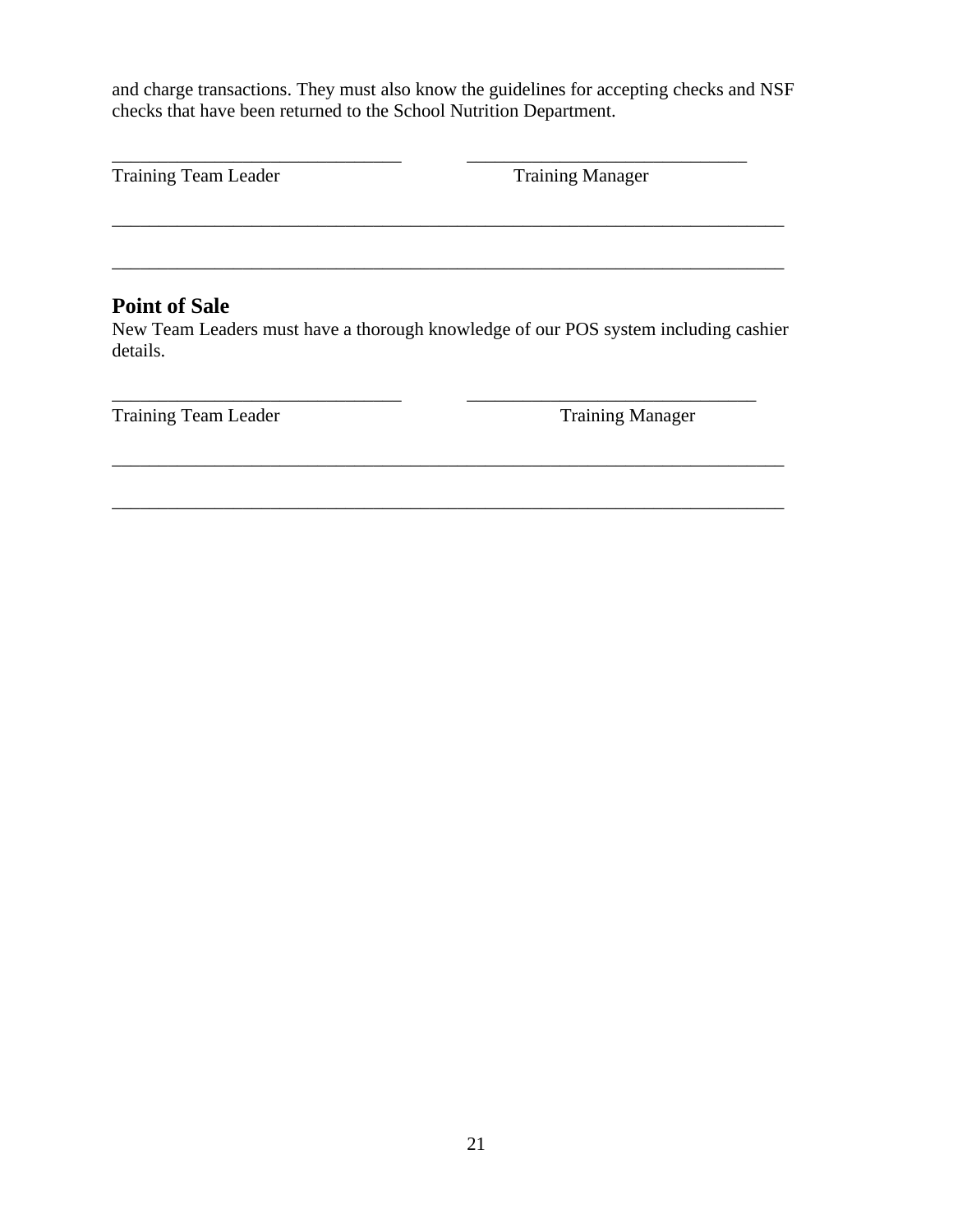# **Meals Plus Reference Guide**

## **Checks, Cashier Drawers and Preparing Deposit**

At the end of breakfast, the cashier counts their startup fund and sets aside. Then each cashier counts checks, and cash received. The cashier then places money in a plastic zip lock with register number on it. Cashiers then take cash and checks to the office for manager to count and enter. Once money from breakfast sales is entered, the manager will move forward with printing meal summary.

At the end of lunch, the startup fund is counted and set aside. The cashiers then count their money but leave it in the drawer. They take their drawer, which has their number on it to the manager who recounts, enters and prints lunch Meal Summary for each cashier/register. Once all Meal Summaries have been run, it is time to do the Daily Deposit.

The Daily Deposit is listed directly below the Meal Summary tab. You retrieve checks and enter money the same way you do when doing the Meal Summary. The only difference is that you are entering the total sales for the entire day. You will then hit the continue button and on the next screen print and close.

Make sure you are printing the check report. This is used to verify each check. Compare the student's ID number or name, the check amount and the number on the check with the printed report. Everything should match completely.

Also, at the end of each day the Item Summary needs to be printed to account for all A La Carte and extra entrée items sold. The number of items sold need to match the number of items prepared.

\_\_\_\_\_\_\_\_\_\_\_\_\_\_\_\_\_\_\_\_\_\_\_\_\_\_\_\_\_\_\_ \_\_\_\_\_\_\_\_\_\_\_\_\_\_\_\_\_\_\_\_\_\_\_\_\_\_\_\_\_\_\_

\_\_\_\_\_\_\_\_\_\_\_\_\_\_\_\_\_\_\_\_\_\_\_\_\_\_\_\_\_\_\_\_\_\_\_\_\_\_\_\_\_\_\_\_\_\_\_\_\_\_\_\_\_\_\_\_\_\_\_\_\_\_\_\_\_\_\_\_\_\_\_\_

\_\_\_\_\_\_\_\_\_\_\_\_\_\_\_\_\_\_\_\_\_\_\_\_\_\_\_\_\_\_\_\_\_\_\_\_\_\_\_\_\_\_\_\_\_\_\_\_\_\_\_\_\_\_\_\_\_\_\_\_\_\_\_\_\_\_\_\_\_\_\_\_

\_\_\_\_\_\_\_\_\_\_\_\_\_\_\_\_\_\_\_\_\_\_\_\_\_\_\_\_\_\_\_ \_\_\_\_\_\_\_\_\_\_\_\_\_\_\_\_\_\_\_\_\_\_\_\_\_\_\_\_\_\_\_

\_\_\_\_\_\_\_\_\_\_\_\_\_\_\_\_\_\_\_\_\_\_\_\_\_\_\_\_\_\_\_\_\_\_\_\_\_\_\_\_\_\_\_\_\_\_\_\_\_\_\_\_\_\_\_\_\_\_\_\_\_\_\_\_\_\_\_\_\_\_\_\_

\_\_\_\_\_\_\_\_\_\_\_\_\_\_\_\_\_\_\_\_\_\_\_\_\_\_\_\_\_\_\_\_\_\_\_\_\_\_\_\_\_\_\_\_\_\_\_\_\_\_\_\_\_\_\_\_\_\_\_\_\_\_\_\_\_\_\_\_\_\_\_\_

Training Team Leader Training Manager

#### **Perform Bulk Entries**

Team Leaders must be able to perform bulk entries including any special programs, employee meals, or any additional revenue earned. This goes for CEP schools as well.

Training Team Leader Training Team Leader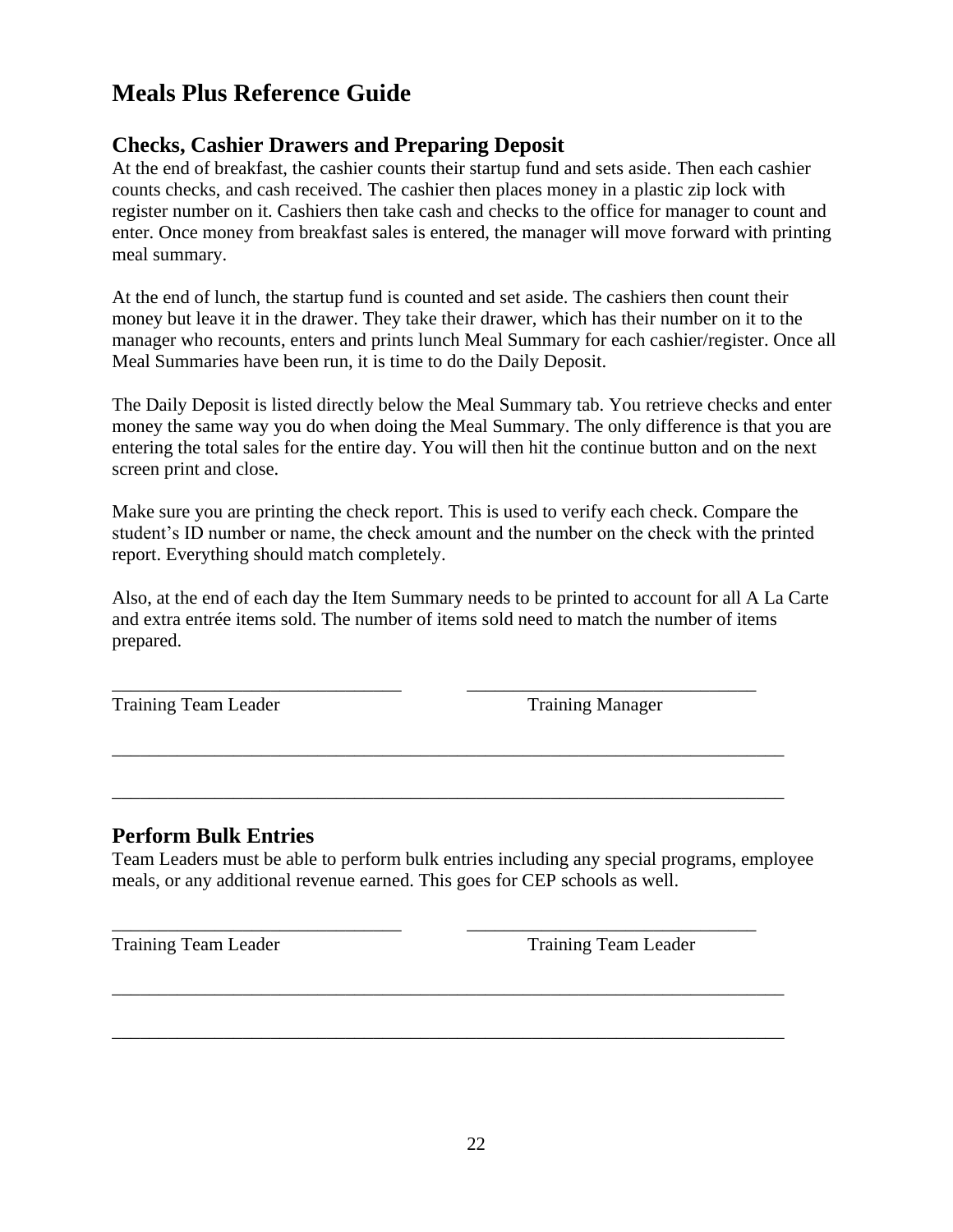## **Cashier Details**

Team Leaders must perform the addition of a new cashier's password. Never work under or let your employees work under someone else's password.

| Training Team Leader | <b>Training Team Leader</b> |
|----------------------|-----------------------------|
|                      |                             |
|                      |                             |

\_\_\_\_\_\_\_\_\_\_\_\_\_\_\_\_\_\_\_\_\_\_\_\_\_\_\_\_\_\_\_\_\_\_\_\_\_\_\_\_\_\_\_\_\_\_\_\_\_\_\_\_\_\_\_\_\_\_\_\_\_\_\_\_\_\_\_\_\_\_\_\_

#### **Bank Deposits**

The handling of revenue is an important segment of a team leader's responsibilities. All team leaders are required to fully comprehend all the tasks associated with collection of revenue, bank deposit transactions, and the production of business reports. Bank deposits must be made on Mondays, Wednesdays, and Fridays regardless of deposit amount. If bank deposit on Tuesdays or Thursdays are 100.00 or greater, bank deposits must also be made on those days. Bank deposits must be made on the last operating day of the month, regardless of day of the week. If multiple deposits are made on the same day, separate deposit slips must be used. Preprinted deposit slips with school name and cost # must be used for all deposits.

\_\_\_\_\_\_\_\_\_\_\_\_\_\_\_\_\_\_\_\_\_\_\_\_\_\_\_\_\_\_\_\_\_\_\_\_\_\_\_\_\_\_\_\_\_\_\_\_\_\_\_\_\_\_\_\_\_\_\_\_\_\_\_\_\_\_\_\_\_\_\_\_

\_\_\_\_\_\_\_\_\_\_\_\_\_\_\_\_\_\_\_\_\_\_\_\_\_\_\_\_\_\_\_\_\_\_\_\_\_\_\_\_\_\_\_\_\_\_\_\_\_\_\_\_\_\_\_\_\_\_\_\_\_\_\_\_\_\_\_\_\_\_\_\_

\_\_\_\_\_\_\_\_\_\_\_\_\_\_\_\_\_\_\_\_\_\_\_\_\_\_\_\_\_\_\_ \_\_\_\_\_\_\_\_\_\_\_\_\_\_\_\_\_\_\_\_\_\_\_\_\_\_\_\_\_\_\_ Training Manager

# **Software Security Policy for Managers**

Cafeteria managers are responsible for ensuring that their employees that run a cash register are assigned a cashier account and are using a unique password. All cafeterias are assigned 1 manager account, 4 cashier accounts and 1 sub account. The manager account has access to elevated rights within the Meals Plus software. This is not a cashier account and should never be used by a cashier. It is the cafeteria manager's responsibility to change the password to the manager account and to ensure any employee operating a cash register changes their password. Ensuring that each employee operating a cash register is assigned a cashier account from 1 through 4 and is using a unique password will allow the manager to easily identify any discrepancies in the operation of the cash register. This also will allow for more control in day end shortages by knowing which employee was operating which cash register.

Cafeteria mangers will need to maintain a list of cashier accounts, the password associated with the account, and the name of the employee assigned to the account. The next page will be an Account Assignment form. Print this form out and keep a record of employee account assignments and their passwords. Do not display or keep this form where it is easily visible. Keep this in a secure drawer or file cabinet. Once filled out and completed, send a copy to your School Area Supervisor.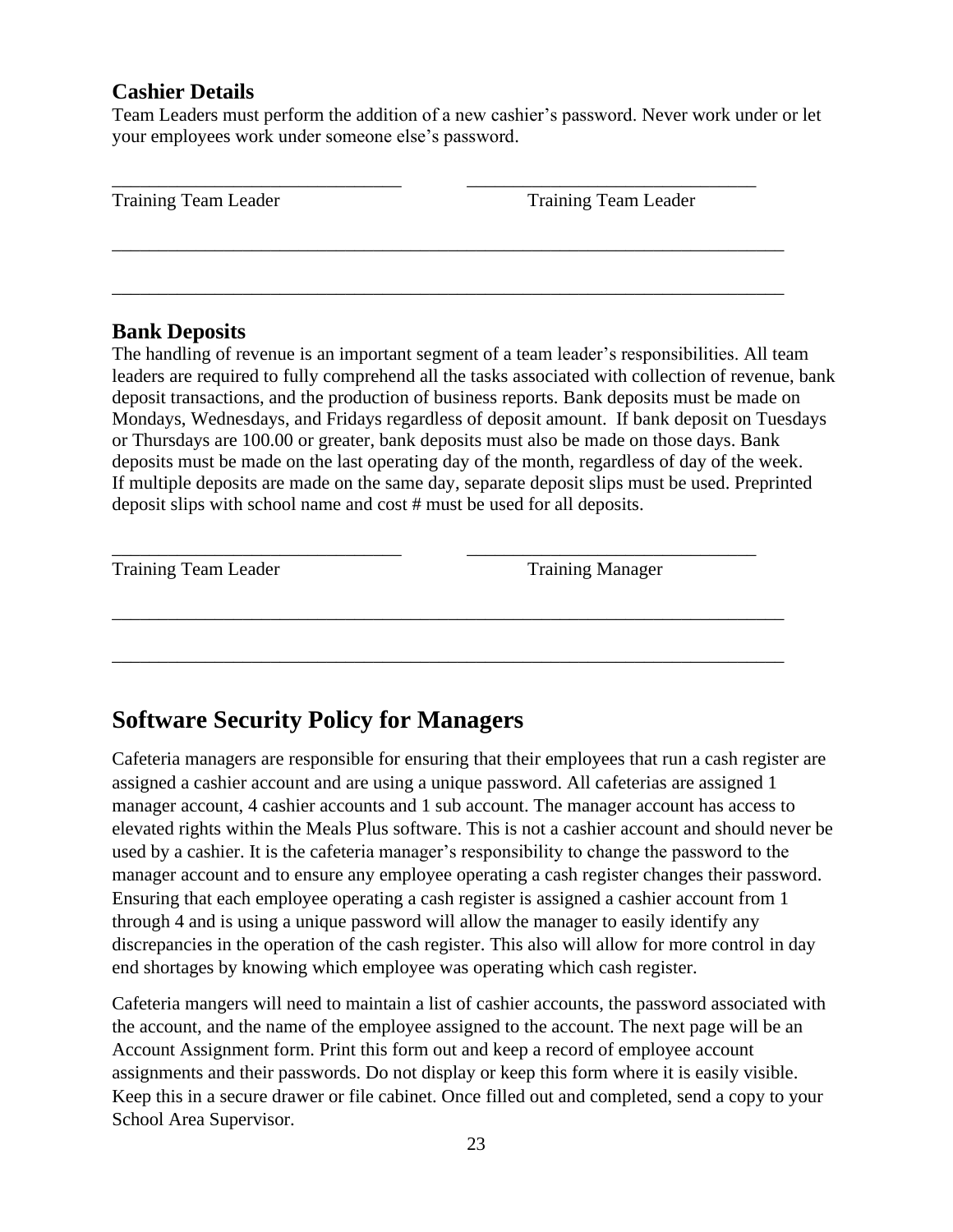Instructions for changing a password:

- 1. From the point-of-sale screen, click Utilities>Change Password.
- 2. This screen will be displayed:

| Change Password                                  | $\Sigma\!$<br>▣ |
|--------------------------------------------------|-----------------|
| Old Password<br>New Password<br>Confirm Password |                 |
| Save                                             | Close           |

- 3. Enter your old password, the default password is "CNP".
- 4. Enter your new password.
- 5. Confirm your new password by entering your new password again.
- 6. Click save. Your account is now secure.

Helpful reminders and tips:

- Any Meals Plus password can be reset by emailing a request to [cafesupport@knoxschools.org.](mailto:cafesupport@knoxschools.org)
- Do not allow cashiers to borrow or trade accounts. These ruins the integrity of a secure password.
- Only one employee should be assigned to a cashier account.
- There are 4 cashier accounts. If additional accounts are needed, email [cafesupport@knoxschools.org](mailto:cafesupport@knoxschools.org)

| <b>M</b> Account |          |      |
|------------------|----------|------|
| Employee ID      | Password | Date |
|                  |          |      |
| Sign X           |          |      |
|                  |          |      |

| <b>Cashier Account 1</b> |             |          |      |  |
|--------------------------|-------------|----------|------|--|
| <b>Employee Name</b>     | Employee ID | Password | Date |  |
|                          |             |          |      |  |
|                          |             |          |      |  |
| Sign X                   |             |          |      |  |
|                          |             |          |      |  |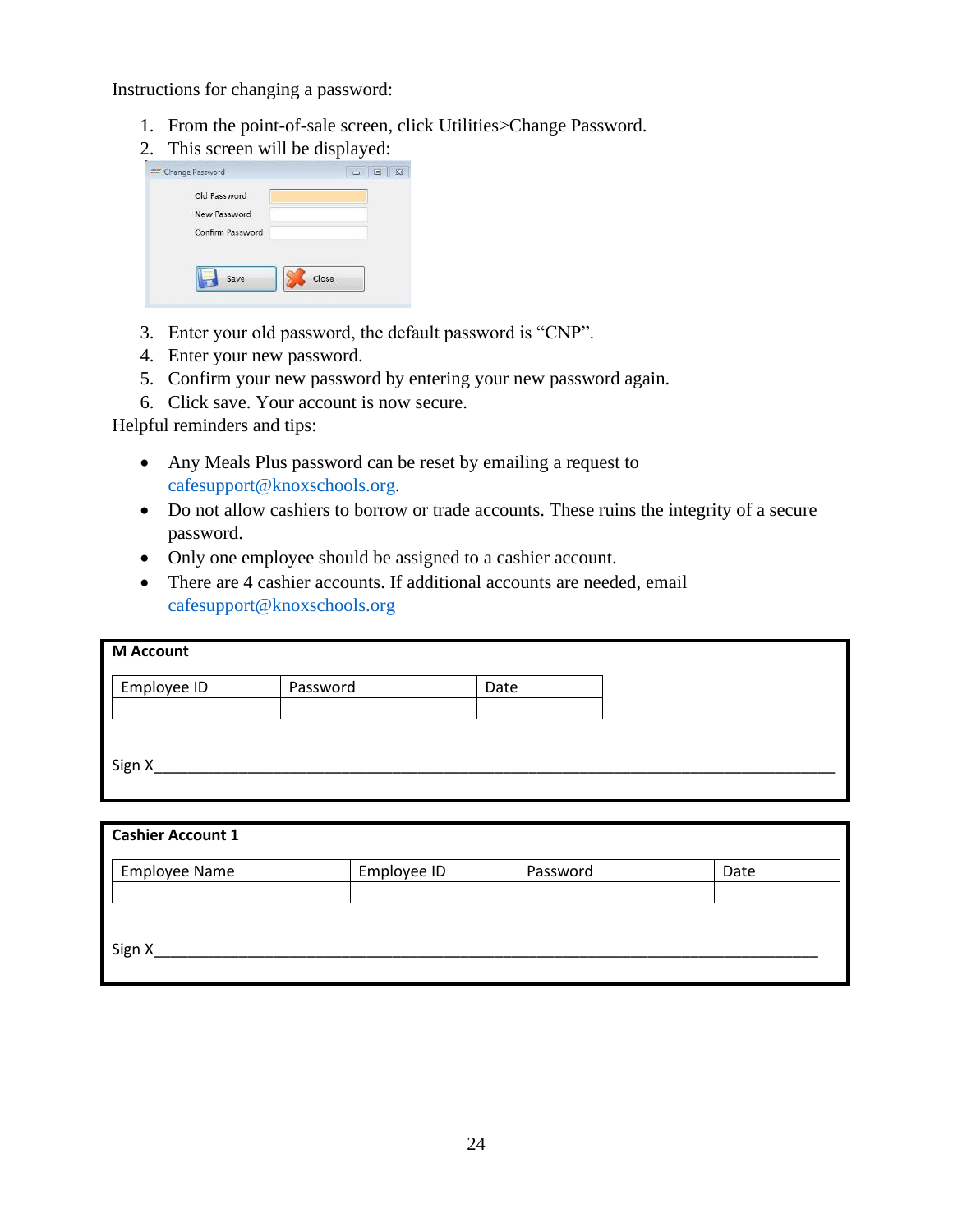| <b>Cashier Account 2</b> |             |          |      |
|--------------------------|-------------|----------|------|
| <b>Employee Name</b>     | Employee ID | Password | Date |
|                          |             |          |      |
|                          |             |          |      |
| Sign X                   |             |          |      |
|                          |             |          |      |

| <b>Cashier Account 3</b> |             |          |      |
|--------------------------|-------------|----------|------|
| <b>Employee Name</b>     | Employee ID | Password | Date |
|                          |             |          |      |
|                          |             |          |      |
| Sign X                   |             |          |      |
|                          |             |          |      |

| <b>Cashier Account 4</b> |             |          |      |
|--------------------------|-------------|----------|------|
| <b>Employee Name</b>     | Employee ID | Password | Date |
|                          |             |          |      |
|                          |             |          |      |
| Sign X                   |             |          |      |

| <b>Cashier Account Sub</b> |             |          |      |
|----------------------------|-------------|----------|------|
| <b>Employee Name</b>       | Employee ID | Password | Date |
|                            |             |          |      |
|                            |             |          |      |
| Sign X                     |             |          |      |

\_\_\_\_\_\_\_\_\_\_\_\_\_\_\_\_\_\_\_\_\_\_\_\_\_\_\_\_\_\_\_ \_\_\_\_\_\_\_\_\_\_\_\_\_\_\_\_\_\_\_\_\_\_\_\_\_\_\_\_\_\_\_

\_\_\_\_\_\_\_\_\_\_\_\_\_\_\_\_\_\_\_\_\_\_\_\_\_\_\_\_\_\_\_\_\_\_\_\_\_\_\_\_\_\_\_\_\_\_\_\_\_\_\_\_\_\_\_\_\_\_\_\_\_\_\_\_\_\_\_\_\_\_\_\_

\_\_\_\_\_\_\_\_\_\_\_\_\_\_\_\_\_\_\_\_\_\_\_\_\_\_\_\_\_\_\_\_\_\_\_\_\_\_\_\_\_\_\_\_\_\_\_\_\_\_\_\_\_\_\_\_\_\_\_\_\_\_\_\_\_\_\_\_\_\_\_\_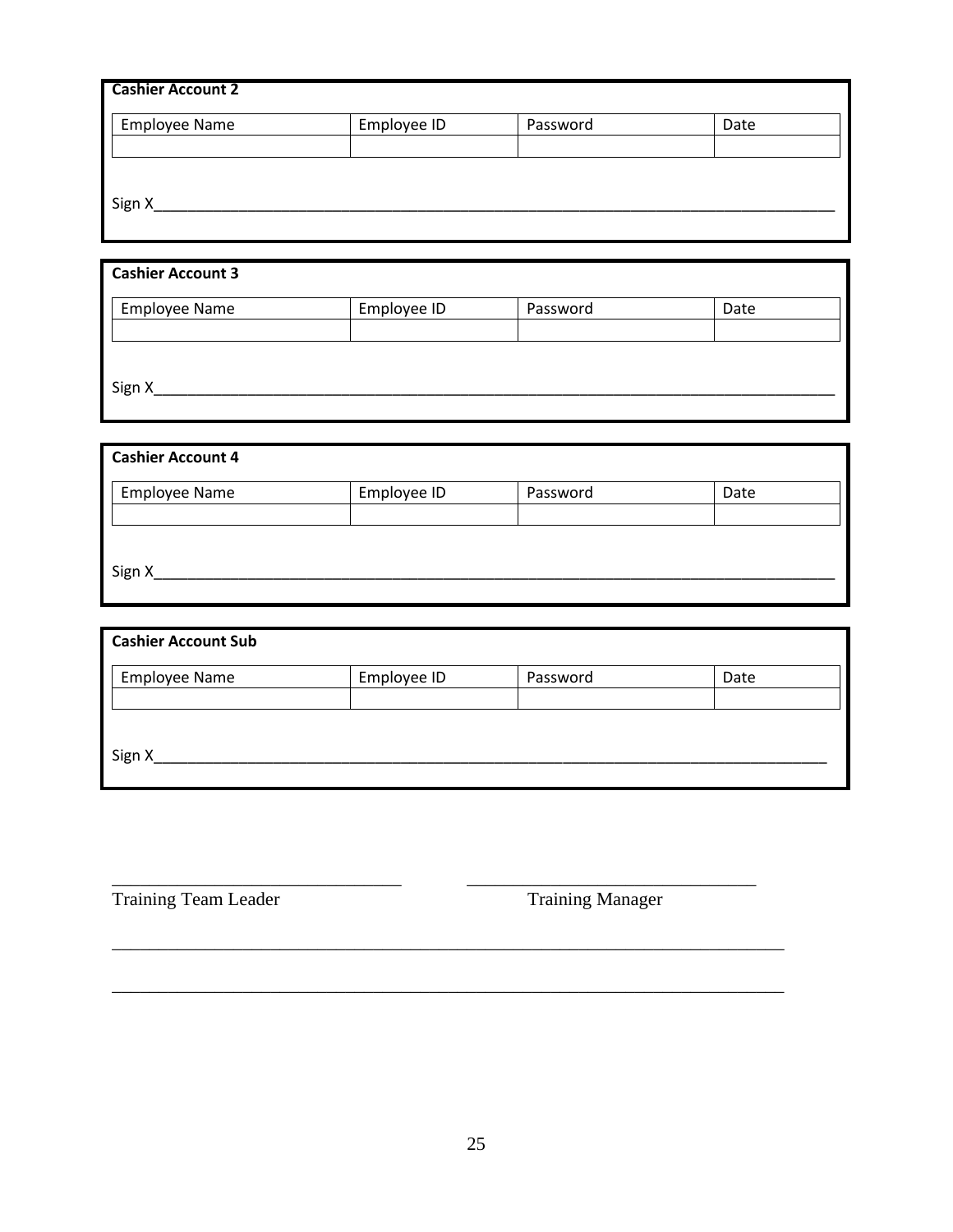# **Software Security Policy for Cashiers**

All team members are required to use a unique password when using Meals Plus software. Do not share this password with anyone, except for your cafeteria manger. Each cafeteria will have 1 manager account, 4 cashier accounts, and 1 sub account. Team members are assigned a cashier account if running a cash register. Once a team is assigned a cashier account, that employee is then responsible for any activity that happens on the cashier account they are assigned. Creating a unique password for the account assigned to you will ensure the safety and security of your account.

- All accounts have the default password "CNP", no quotes.
- If an employee forgets their password, email [cafesupport@knoxschools.org.](mailto:cafesupport@knoxschools.org) It will be reset to "CNP".
- Cafeteria managers will keep a copy of all cashier accounts employees are assigned to and the password associated with each account.
- Do not let another employee use your account.

Follow these instructions for changing a password:

- 1. From the point of sale screen, click Utilities>Change Password.
- 2. This screen will be displayed:

| Old Password     |       |
|------------------|-------|
| New Password     |       |
| Confirm Password |       |
|                  |       |
|                  |       |
| Save             | Close |

- 3. Enter your old password, the default password is "CNP".
- 4. Enter your new password.
- 5. Confirm your new password by entering your new password again.

\_\_\_\_\_\_\_\_\_\_\_\_\_\_\_\_\_\_\_\_\_\_\_\_\_\_\_\_\_\_\_ \_\_\_\_\_\_\_\_\_\_\_\_\_\_\_\_\_\_\_\_\_\_\_\_\_\_\_\_\_\_\_

\_\_\_\_\_\_\_\_\_\_\_\_\_\_\_\_\_\_\_\_\_\_\_\_\_\_\_\_\_\_\_\_\_\_\_\_\_\_\_\_\_\_\_\_\_\_\_\_\_\_\_\_\_\_\_\_\_\_\_\_\_\_\_\_\_\_\_\_\_\_\_\_

\_\_\_\_\_\_\_\_\_\_\_\_\_\_\_\_\_\_\_\_\_\_\_\_\_\_\_\_\_\_\_\_\_\_\_\_\_\_\_\_\_\_\_\_\_\_\_\_\_\_\_\_\_\_\_\_\_\_\_\_\_\_\_\_\_\_\_\_\_\_\_\_

6. Click save. Your account is now secure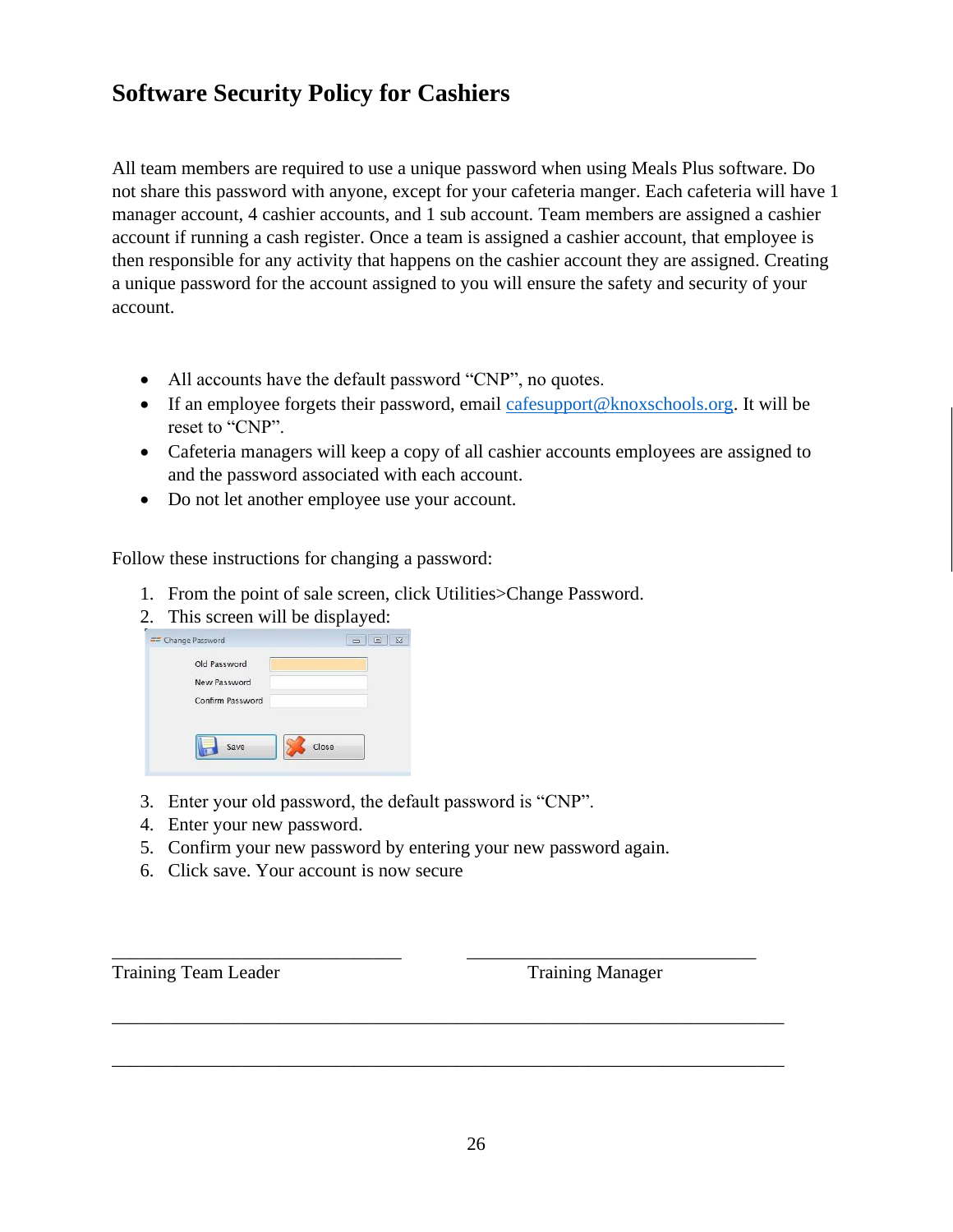# **Checks**

**\*NO** starter checks are to be taken- **NO exceptions.**

- **\*** All check must have name & local current address printed/written on check.
- \* All checks must be endorsed (stamped) on the back with BB&T/Truist deposit information including school name & cost center **#.**
- **\*** Do not take checks if they are on the NSF listing until notified.
- \* Do not accept checks after the end -of- year deadline date.

# **Deposits**

- \* Should be made in accordance to guidance in SNP Team Leader Manual
- \* **NO** money (cash or checks) is to be held over any weekend or holiday.
- \* Must make deposit on last day of month.
- \* Use preprinted deposit slips with school name & cost center **#** OR If no preprinted slip is available, must write name  $\&$  cost center # on counter deposit slip.

# **NSF**

- **\* DO** not take checks if they are on the NSF listing until notified.
- \* Memo will be sent to you stating outstanding NSF.
- \* You are **NOT** to take money for NSF. Parent needs to contact: Sandie Johnson AJ Bldg.  $17<sup>th</sup>$  floor 594-9587 [Sandie.Johnson@knoxschools.org](mailto:Sandie.Johnson@knoxschools.org)

# **Bank Information**

**\***Any problems concerns or question regarding banking -contact: BB&T/Truist 865-766-8705 Kristy Boggess kristy**.**[boggess@truist.com](mailto:kristy.boggess@truist.com)